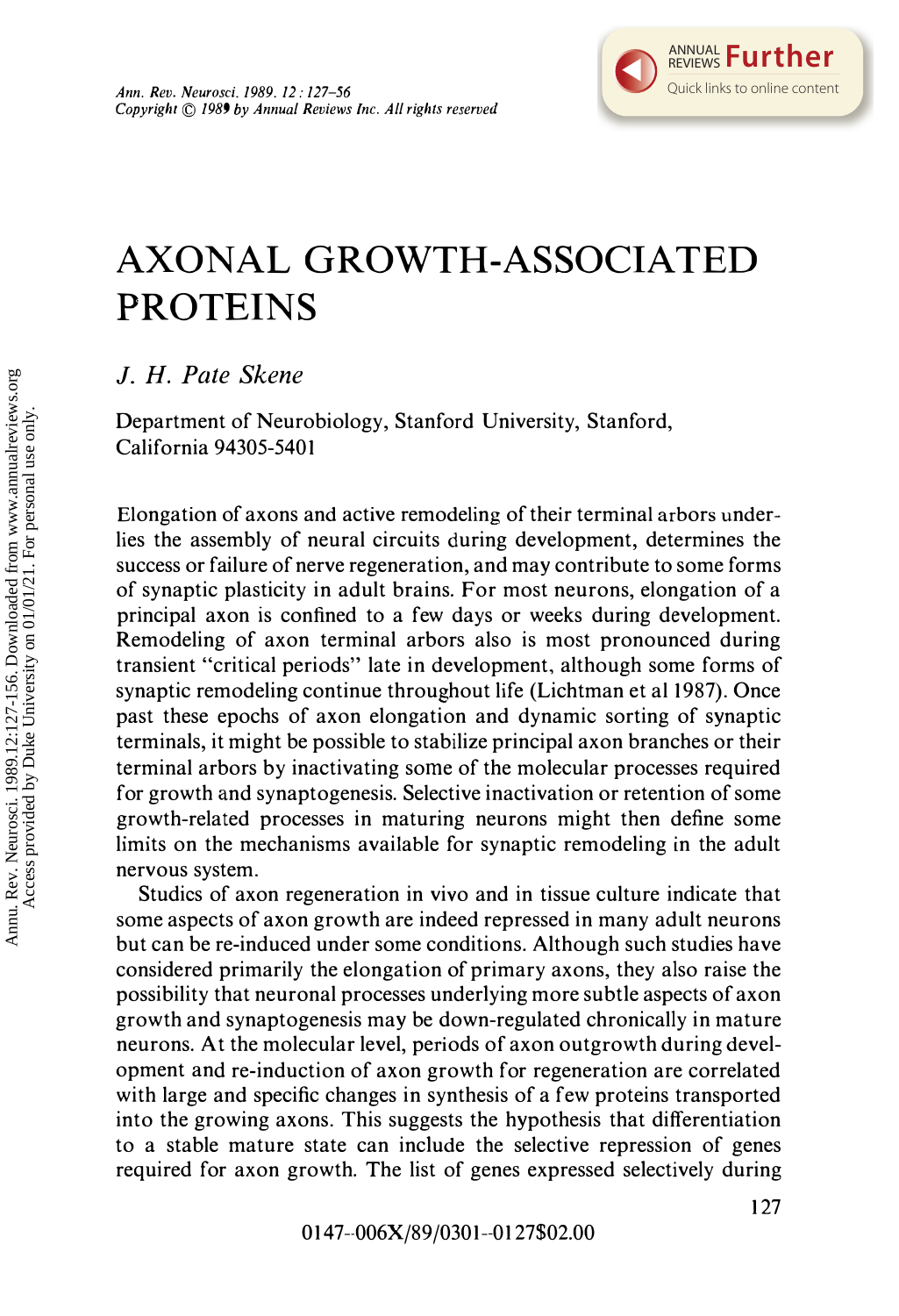periods of axon growth is far from complete, but it is already possible to identify a few genes that seem to be tightly correlated with a neuronal "growth state." One of these is a gene encoding an acidic membrane protein designated GAP-43 (also known as B-50, Fl, pp46, or p57). Although most neurons selectively reduce GAP-43 expression as they mature, a subset of neurons continue to express high levels of the protein in the adult CNS. Phosphorylation of GAP-43 in adult brain has been correlated with long-term potentiation at some synapses. Biochemical characterization of GAP-43, and emerging evidence of other genes expressed during axon growth, suggest that some "growth-associated" proteins may alter a neuron's responses to extracellular signals by altering intracellular signal transducing systems.

## "GROWTH STATE(S)" AND MATURE NEURONS

When developing neurons are explanted from fetal or neonatal animals, the explanted cells can reinitiate neurite outgrowth in the culturc dish within a few hours (Argiro & Johnson 1982, Collins & Lee 1982). In contrast, adult neurons explanted to identical culture conditions do not extend neurites for several days (Agranoff et al 1976, Landreth & Agranoff 1976, Argiro & Johnson 1982, Collins & Lee 1982), thus suggesting that some aspects of axon growth are repressed or impaired in the mature neurons and are reinduced slowly in culture. In some cases, maturation may involve selective loss of individual features of axon growth. Chick retinal neurons, for example, lose much of their ability to extend neurites on a laminin substratum between embryonic days E6 and E12, but retain their capacity for elongating neurites on glial cell surfaces (Cohen et al 1986, Hall et al 1987).

For neurons that regenerate their axons successfully in vivo, a nerve injury made several days prior to explanation substantially reduces the lag before outgrowth of neurites in culture (Agranoff et al 1976, Landreth & Agranoff 1976). Similarly the lag before initiation of axon regeneration in vivo is reduced if the same nerve received an earlier "conditioning" lesion, suggesting that nerve injury induces events in the neuronal cell body that prepare the neuron to extend its axon (reviewed in Grafstein & McQuarrie 1978, McQuarrie 1984). All of these observations are consistent with a model in which some of the molecular processes important for axon growth become repressed or down-regulated in many neurons as they mature, but may be reinduced under some conditions in adult animals. The developmentally regulated events in the cell body might include either fundamental alterations in the machinery for neurite extension or, as illustrated for maturing chick retinal cells, more subtle changes in molecules involved in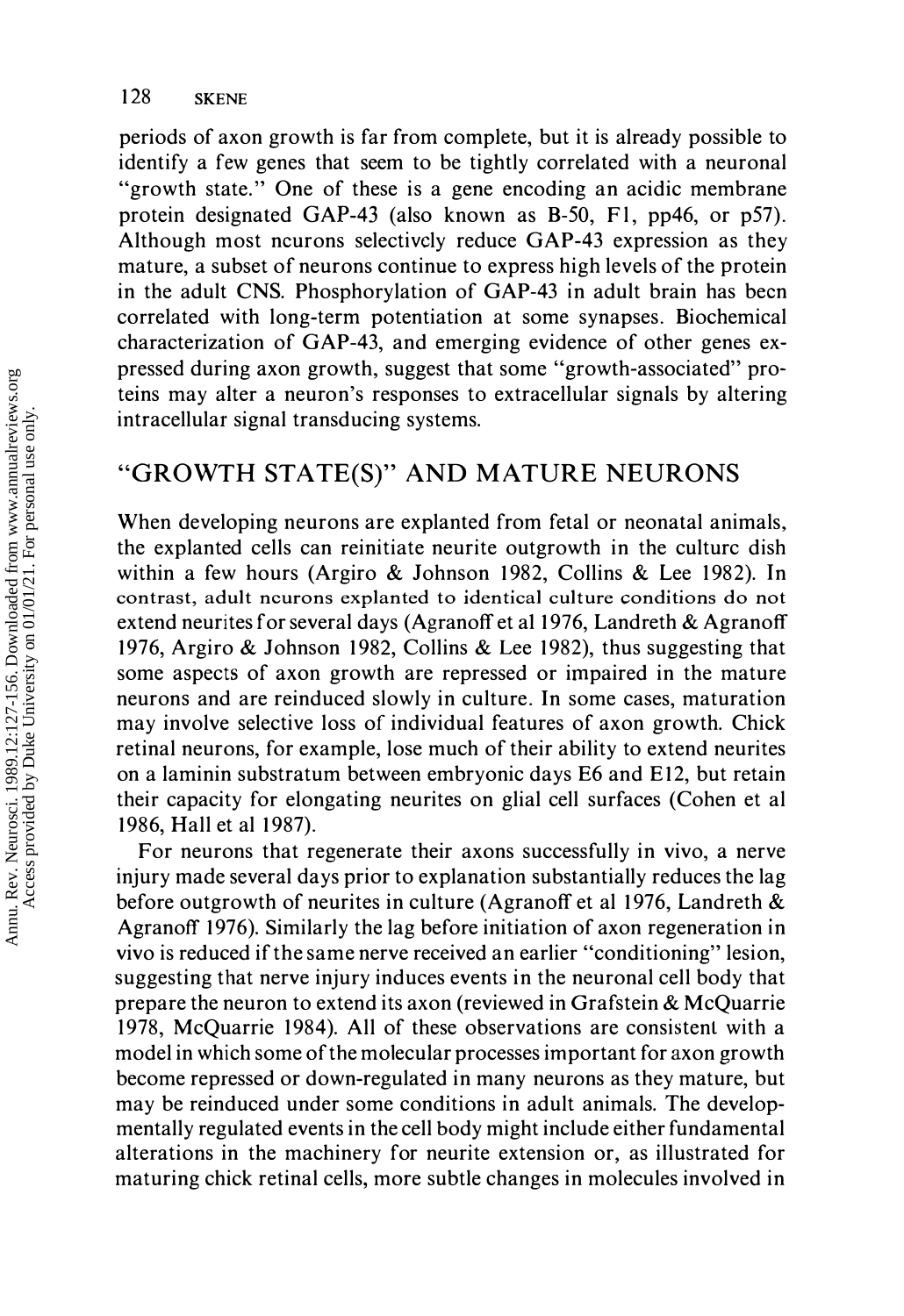the recognition and transduction of growth-related signals in the extracellular environment.

## MOLECULAR CORRELATES OF AXON GROWTH

The apparent repression of growth-related properties in many neurons during differentiation suggests that some of the genes involved in axon growth might be expressed transiently during development and reinduced during successful axon regeneration. This has prompted a search for genes whose expression is correlated consistently with periods of axon growth. Most of these studies have concentrated on the synthesis of proteins destined for transport into axons and their terminals, the population of neuronal proteins most directly involved in axon functions. In almost all neurons screened in this way, it has been possible to identify one or more axonal proteins whose synthesis is specifically increased an order of magnitude during developmental or regenerative axon growth (Table 1). These proteins are distinguished as rapidly transported or slowly transported proteins, depending on whether they are delivered into the axon within a few hours of synthesis (transport groups I and II or FC; Willard et al 1974, Grafstein & Forman 1980) or move along axons much more slowly as part of a large complex of cytoskeletal and cytoplasmic components (groups IV and V or SC and SCb; Willard & Hulebak 1977, Hoffman & Lasek 1975, Black & Lasek 1980). The small number of proteins transported at an intermediate velocity (group III of Willard et al 1974) have not been examined in detail for growth-related changes.

When the synthesis of individual proteins is normalized to overall protein synthesis, only a small number of proteins in any one neuronal system show large changes in their relative synthesis during axon growth. Even fewer proteins are consistently expressed at elevated levels during both developmental and regenerative axon growth in many different neurons (Table 1). Among these are tubulin and actin, and a rapidly transported membrane protein designated GAP-43. Periods of axon growth also are characterized in many cases by decreased synthesis or transport of neurofilament proteins, particularly the largest of the three neurofilament subunits (Hoffman & Lasek 1980, Shaw & Weber 1982, Willard & Simon 1983, Pachter & Liem 1984, Tetzlaff et al 1987, Kalil & Perdew 1988). It has been suggested that some aspects of axon growth or plasticity may be reduced in maturing neurons by the assembly of an extensive network of neurofilament cross-links mediated by the large neurofilament subunit (Willard et al 1984, Glicksman  $&$  Willard 1985).

With the expanding use of subtractive and differential hybridization in screening cDNA libraries, identification of additional "growth-associated"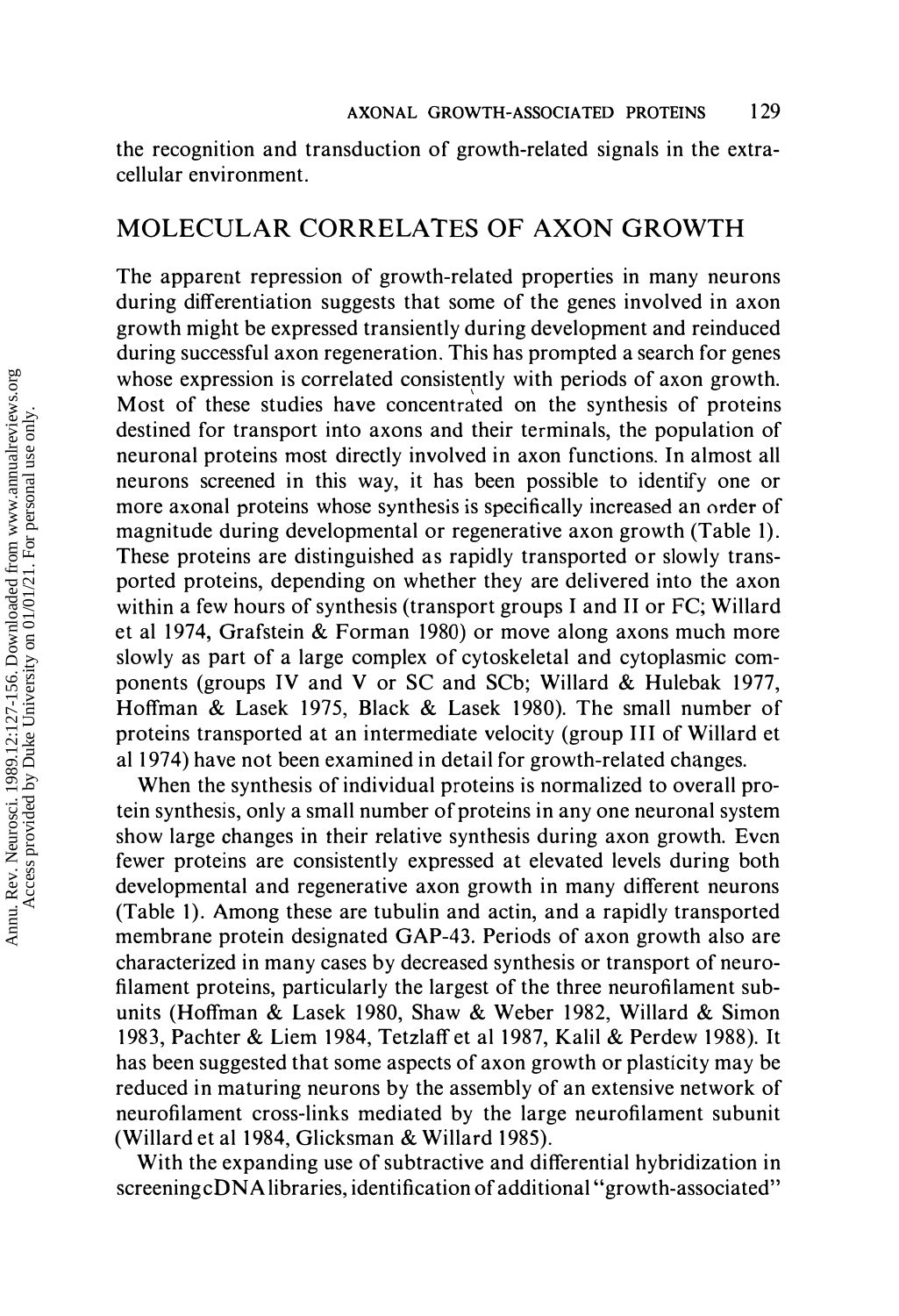$0\xi$ 

|                       | GAP-43                | $GAP-24$<br>$(23-28)$ K) | Tubulins             | Actin | NF<br>decreased<br>transport |                          |                               |
|-----------------------|-----------------------|--------------------------|----------------------|-------|------------------------------|--------------------------|-------------------------------|
|                       | (Rapidly transported) |                          | (Slowly transported) |       |                              | Other<br>proteins        | References                    |
| <b>REGENERATION</b>   |                       |                          |                      |       |                              |                          |                               |
| Toad optic n.         |                       |                          |                      |       |                              | 50 K, 33 K, 42 K         | Skene & Willard 1981a         |
| Fish optic n.         |                       |                          |                      |       |                              | $100 - 140 K$            | Benowitz et al 1981, 1983     |
|                       |                       |                          |                      |       |                              | 250 K                    | Giulian et al 1980            |
|                       |                       |                          |                      |       |                              | $68 - 70 K$              | Heacock & Agranoff 1976, 1982 |
|                       |                       |                          |                      |       |                              | numerous smaller changes | Perry et al 1987a             |
| Frog optic n.         | $NO(2X)^b$            | N <sub>O</sub>           | 2X                   |       |                              | several smaller changes  | Szaro et al 1985              |
| Frog sciatic (DRG)    | NO.                   | 2X                       |                      |       |                              |                          | Perry et al 1987b             |
|                       |                       |                          |                      |       |                              |                          | Perry & Wilson 1981           |
| Rat sciatic n.:       |                       |                          |                      |       |                              |                          |                               |
| sensory               |                       |                          | < 2X                 | < 2X  |                              | several smaller changes  | <b>Hall 1982</b>              |
|                       |                       |                          |                      |       |                              |                          | Redshaw & Bisby 1987          |
|                       |                       |                          |                      |       |                              |                          | Basi et al 1987               |
|                       |                       |                          |                      |       |                              |                          | Goldstein et al 1987          |
| motor                 |                       |                          | NO.                  | NO.   |                              |                          | Hoffman & Lasek 1980          |
| Rat facial n.         |                       |                          | ●                    |       |                              |                          | Tetzlaff et al 1987           |
| Rat hypoglossal n.    |                       |                          |                      |       |                              |                          | Redshaw & Bisby 1984a         |
| Rabbit hypoglossal n. |                       | no change                |                      |       |                              |                          | Skene & Willard 1981b         |

#### Table 1 Large changes in synthesis of individual axonal proteins during period of axon growth<sup>a</sup>

 $\sim$ 

 $\lambda$ 

 $\alpha$ 

 $\blacksquare$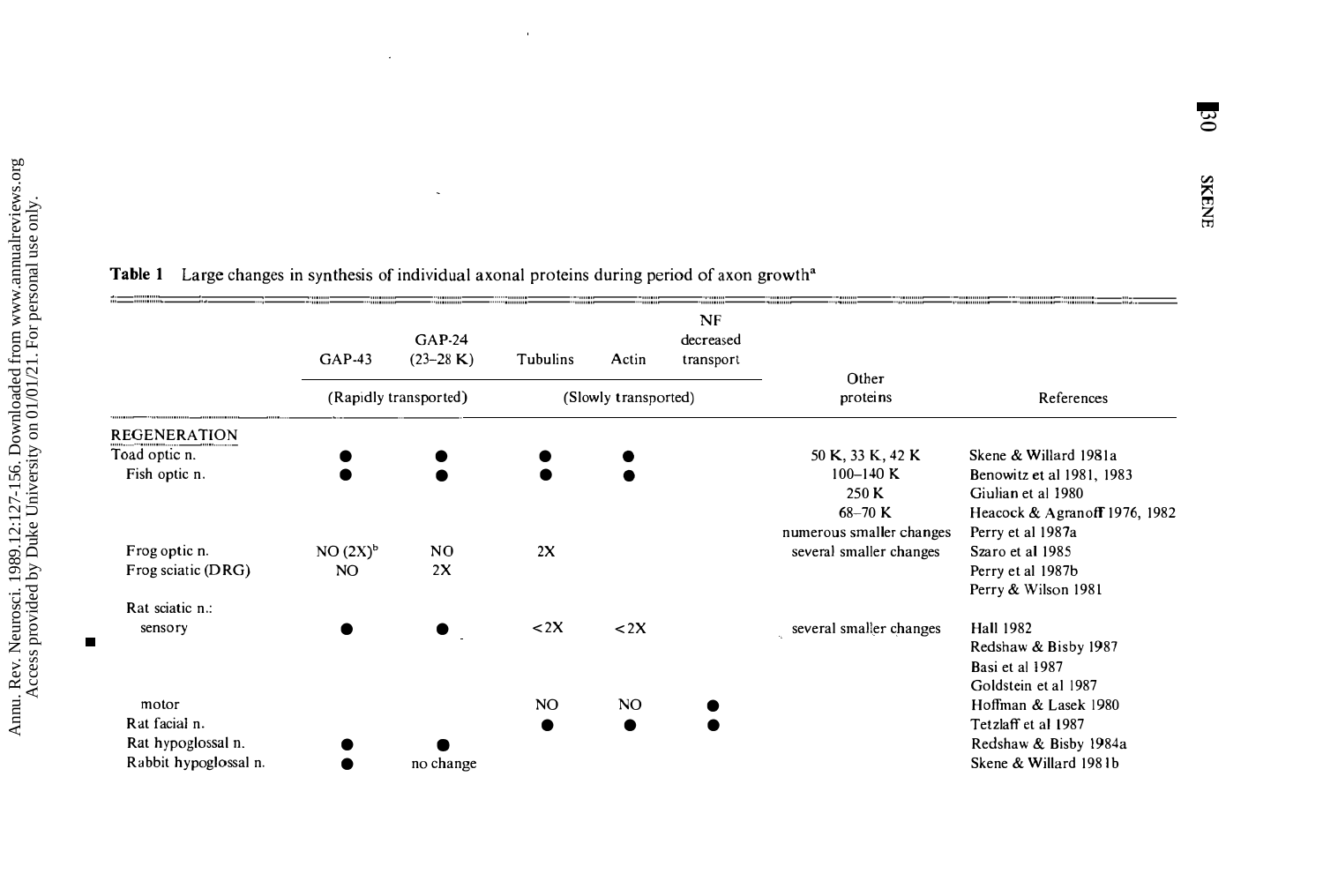| DEVELOPMENT                  |                |           |  |                       |
|------------------------------|----------------|-----------|--|-----------------------|
| Rabbit optic n.              |                | $\bullet$ |  | Skene & Willard 1981b |
|                              |                |           |  | Willard & Simon 1983  |
| Rat optic n.                 |                |           |  | Freeman et al 1986    |
|                              |                |           |  | Pachter & Liem 1984   |
| Hamster pyramidal tr.        |                | NO.       |  | Kalil & Skene 1986    |
|                              |                |           |  | Kalil & Perdew 1987   |
| Whole cortex                 |                | NO.       |  | Jacobson et al 1986   |
|                              |                |           |  | Shaw & Weber 1982     |
|                              |                |           |  | Lewis et al 1985      |
|                              |                |           |  | Carden et al 1987     |
| <b>ABORTIVE REGENERATION</b> |                |           |  |                       |
| Rabbit optic n.              | N <sub>O</sub> | NO.       |  | Skene & Willard 1981b |
| Rat optic n.                 | NO.            | NO.       |  | Redshaw & Bisby 1984b |
|                              | $\bullet$      |           |  | Freeman et al 1986    |
| Hamster pyramidal tr.        | N <sub>O</sub> | NO.       |  | Kalil & Skene 1986    |
|                              |                |           |  | Reh et al 1987        |

'All proteins listed are reported to undergo at least a ten-fold change in synthesis correlated with axon growth in at least one system. All entries refer to specific changes in protein synthesis or mRNA abundance. Solid dots indicate that synthesis of the protein increases ten-fold or more, compared to uninjured adult neurons. Filled dots indicate order-of-magnitude changes. "NO" indicates that synthesis of the indicate protein was assayed and found not to change significantly during axon growth. Blank spaces indicate that the protein was not assayed.

 $\sim$ 

 $\sim$  .

 $\qquad \qquad -$ 

 $\overline{\phantom{m}}$ 

 $\cdots$ 

b See text for discussion.

**DEUPLOD /EVE**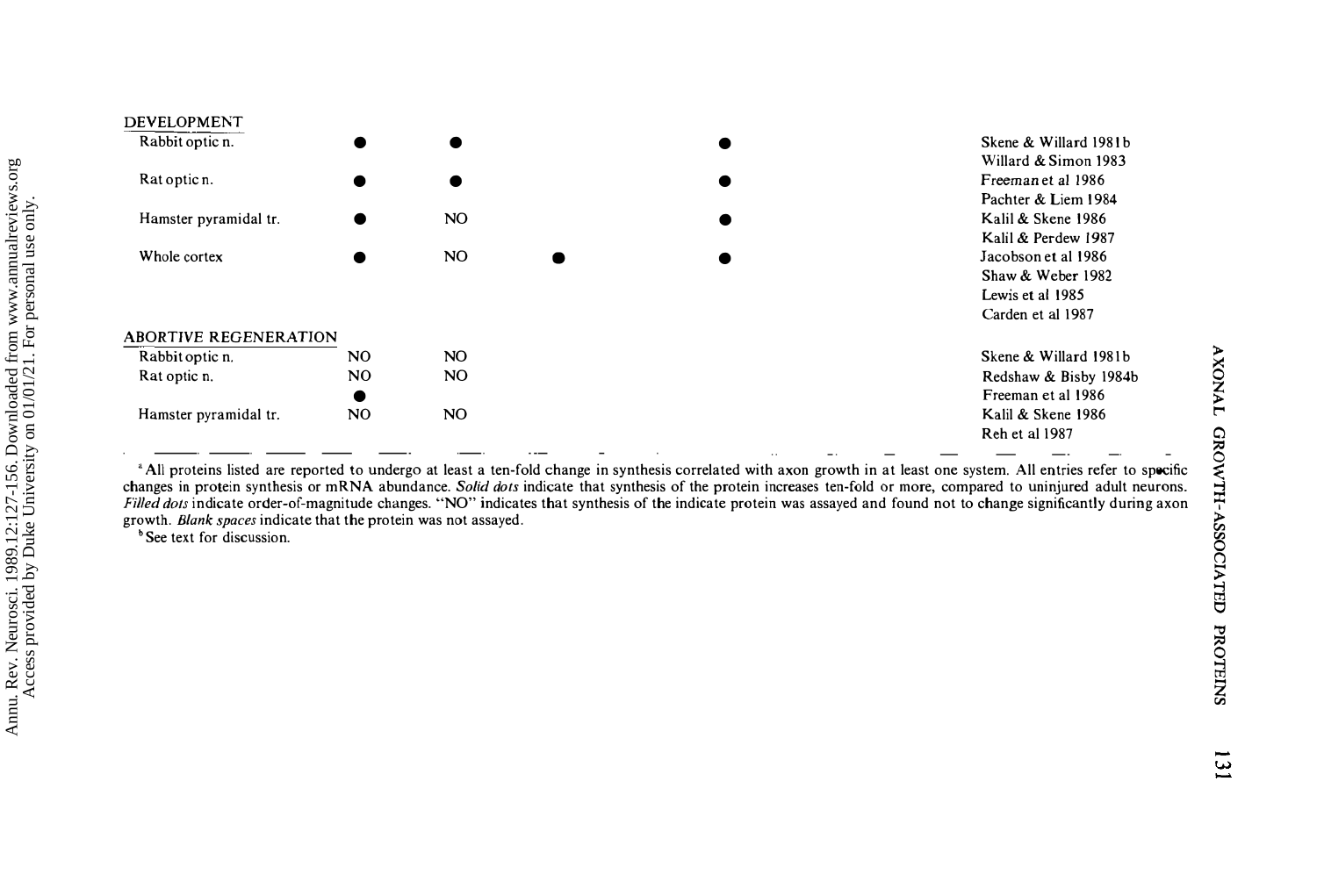proteins or genes seems a likely prospect. In the meantime, proteins such as GAP-43 and the cytoskeletal proteins, whose expression is widely correlated with axon growth, provide a starting point for studying how specific changes in gene expression in the cell body are influenced by changing conditions in distal portions of an axon, and how altered expression of those genes might affect various steps in axon growth.

## GAP-43 (A.K.A. B-50/FI/pp46/P-57)

The most extensive correlation with axon growth documented so far is for the synthesis of GAP-43 (Table I). This assertion rests on evidence, sometimes indirect, that the protein designated "GAP-43" is the same or homologous in each species and neuron type studied. In all cases, "GAP-43" refers to a membrane-bound, rapidly transported (Group I) protein with a very acidic isoelectric point  $(4.3-4.5)$  and aberrant migration on SDS gels, such that the protein's apparent molecular weight varies from 43-57,000 daltons or greater, depending on the gel concentration used (Jacobson et al 1986, Benowitz et al 1987). Direct electrophoretic comparisons have been used to suggest homologies between the rabbit (Skene & Willard 198Ib), rat (Jacobson et aI 1986), and hamster (Kalil & Skene 1986) proteins and the definitional toad GAP-43, and between the rat and goldfish proteins (Perrone-Bizzozero et al 1986). Immunological crossreactivity between the toad and rat proteins has been demonstrated (Jacobson et al 1986). Cloning of rat GAP-43 cDNA (Basi et al 1987, Karns et al 1987, Neve et al 1987) now provides a more definitive basis for identifying GAP-43 in various neurons.

This same protein has been discovered with relentless regularity by investigators working on several aspects of axon growth and synaptic function. A synaptic protein designated B-50 has been suggested as a possible regulator of polyphosphoinositide metabolism (Oestreicher et al 1983, van Dongen et al 1985, van Hoof et al 1988). Other investigators have found that kinase-C-mediated phosphorylation of the same protein is correlated with long-term synaptic potentiation in rat hippocampus (Nelson & Routtenberg 1985, Routtenberg 1986); in that context, the protein was designated F l. A major phosphoprotein of growth cone membranes has been called pp46 (Katz et al 1985, Meiri et al 1986). Finally, an unusual calmodulin-binding protein from bovine and mouse brain, designated p57 (Andreason et al 1983), binds calmodulin preferentially in the absence of calcium; phosphorylation of p57 by kinase C greatly reduces the protein's affinity for calmodulin. Biochemical and immunological evidence that these are all the same protein has been reviewed (Benowitz &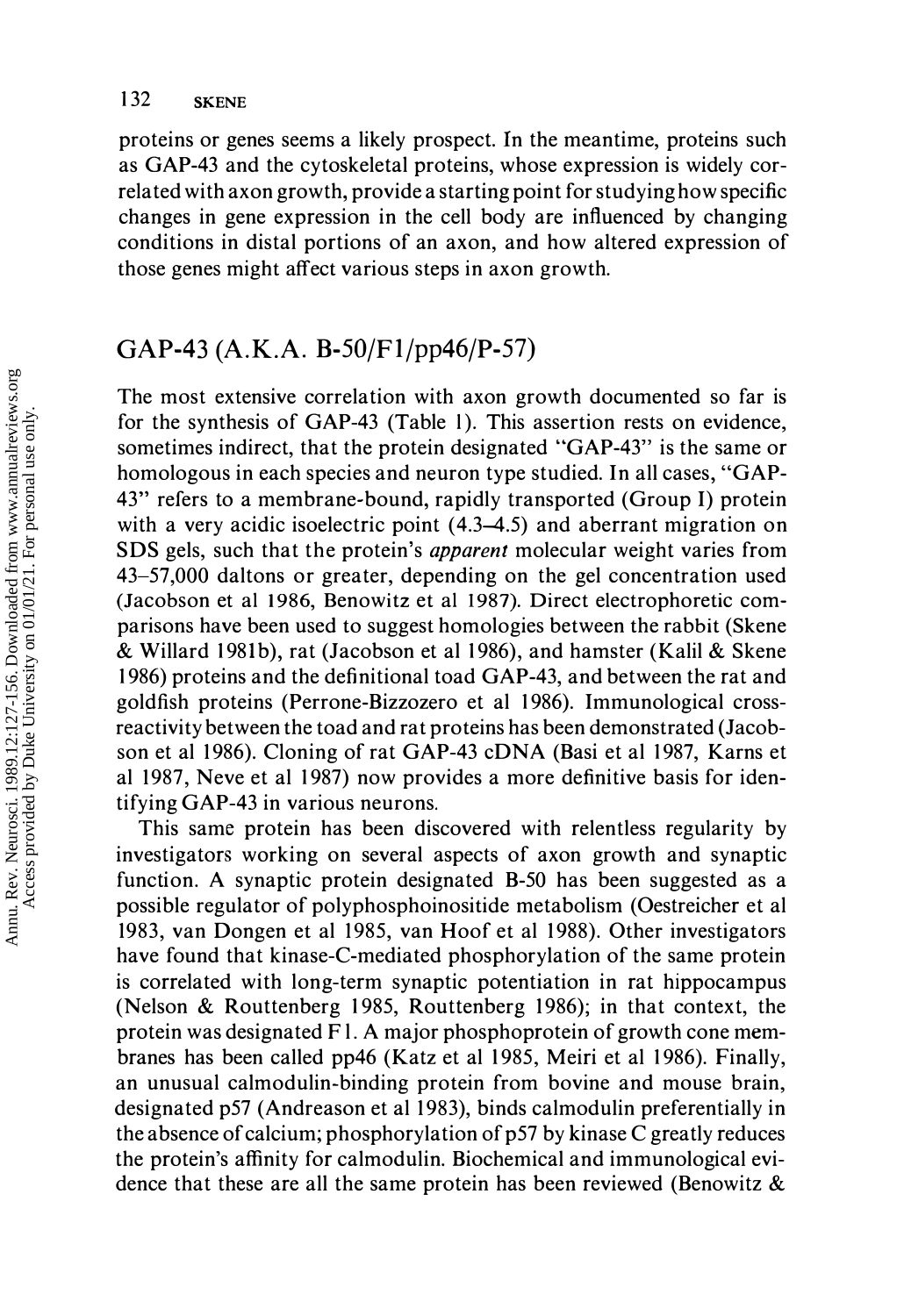Routtenberg 1987). More recently, direct sequence comparisons (Figure 1) show that mouse and bovine p57 (Wakim et al 1987, Cimler et al 1987) are virtually identical to rat GAP-43 (Basi et al 1987, Karns et al 1987), Fl (Rosenthal et al 1987), and B-50 (Nielander et al 1987).

Membrane<br>Rat **M L C C M** R R T K Q V E K N D E D Q K I E Q D G V K P E D K A H K A A Mouse Cow Human Rat Mouse Cow Human Rat Mouse Cow Human Rat Mouse Cow Human Rat Mouse Cow Human Rat Mouse Cow Human Rat Mouse Cow Human D Calmodulin I I T K <sup>I</sup> "OF ROHITRAP  $\frac{1}{2}$   $\frac{1}{2}$   $\frac{1}{2}$   $\frac{1}{2}$   $\frac{1}{2}$   $\frac{1}{2}$   $\frac{1}{2}$   $\frac{1}{2}$   $\frac{1}{2}$   $\frac{1}{2}$   $\frac{1}{2}$   $\frac{1}{2}$   $\frac{1}{2}$   $\frac{1}{2}$   $\frac{1}{2}$   $\frac{1}{2}$   $\frac{1}{2}$   $\frac{1}{2}$   $\frac{1}{2}$   $\frac{1}{2}$   $\frac{1}{2}$   $\frac{1}{2}$  G G G 60 <sup>E</sup>K K <sup>G</sup>D A P A A B A E A K & K <sup>0</sup> D V Q N Nit 80 100 DAPVA D GVE K KE G D G S A T T DAAPA T SPKA E EP- SK E A E <sup>E</sup>T E or P A E GE- TT AE GAG P KTG GS PD - G 120 140 A G D A P S E E K K G E G - - D A A - - - - - - - - - - - P (S)E E K A G <sup>K</sup>T <sup>E</sup>T A P TEQAAPQAPA<br>~- TEQAAPQAPA A A P <sup>160</sup>®A E T E @A A K A T TO N®P€/F)K A E 0 G P A K E E P K Q A 0 V P T T s S A A 180 200  $\begin{array}{cccccccccccccc} \mathtt{V} & \mathtt{T} & \mathtt{D} & \mathtt{A} & \mathtt{A} & \mathtt{A} & \mathtt{A} & \mathtt{A} & \mathtt{A} & \mathtt{A} & \mathtt{A} & \mathtt{A} & \mathtt{A} & \mathtt{A} & \mathtt{A} & \mathtt{A} & \mathtt{A} & \mathtt{A} & \mathtt{A} & \mathtt{A} & \mathtt{A} & \mathtt{A} & \mathtt{A} & \mathtt{A} & \mathtt{A} & \mathtt{A} & \mathtt{A} & \mathtt{A} & \mathtt{A} & \mathtt{A} & \$  $\begin{array}{ccccc}\n\lambda & \lambda & \lambda & \lambda\n\end{array}$  $A$  a  $T$  c 220 240 E E E K E A V D E A K P K E S A R Q D E G K - E D P E A D Q E H A o K I N<sub>T</sub> or or  $\begin{array}{ccc} \n\mathbf{C} & \mathbf{E} & \mathbf{R} \\
\mathbf{F} & \mathbf{F} & \mathbf{R}\n\end{array}$  $\overline{E}$ 

Figure 1 Amino acid sequence of GAP-43. cDNAs corresponding to rat proteins identified as GAP-43 (Basi et al 1987, Karns et al 1987) or protein F1 (Rosenthal et al 1987) yielded identical sequences. The sequences for mouse and cow were determined for the calmodulinbinding protein p57 (Cimler et al 1987, Wakim et al 1987). Human sequences are predicted from cDNAs isolated with a rat GAP-43 cDNA probe (Ng et al 1988) or with antibodies against purified protein B-50 from rat (Kosik et al 1988). Shaded bars indicate the putative membrane binding domain (Basi et al 1987) and calmodulin binding site (Wakim et al 1987, Alexander et al 1988). A 10-amino-acid in the cow and human sequence, not found in rodents, is underlined. Dashes in the sequence indicate spaces inserted to optimize alignments. Serine residues conserved in all four sequences are *circled*.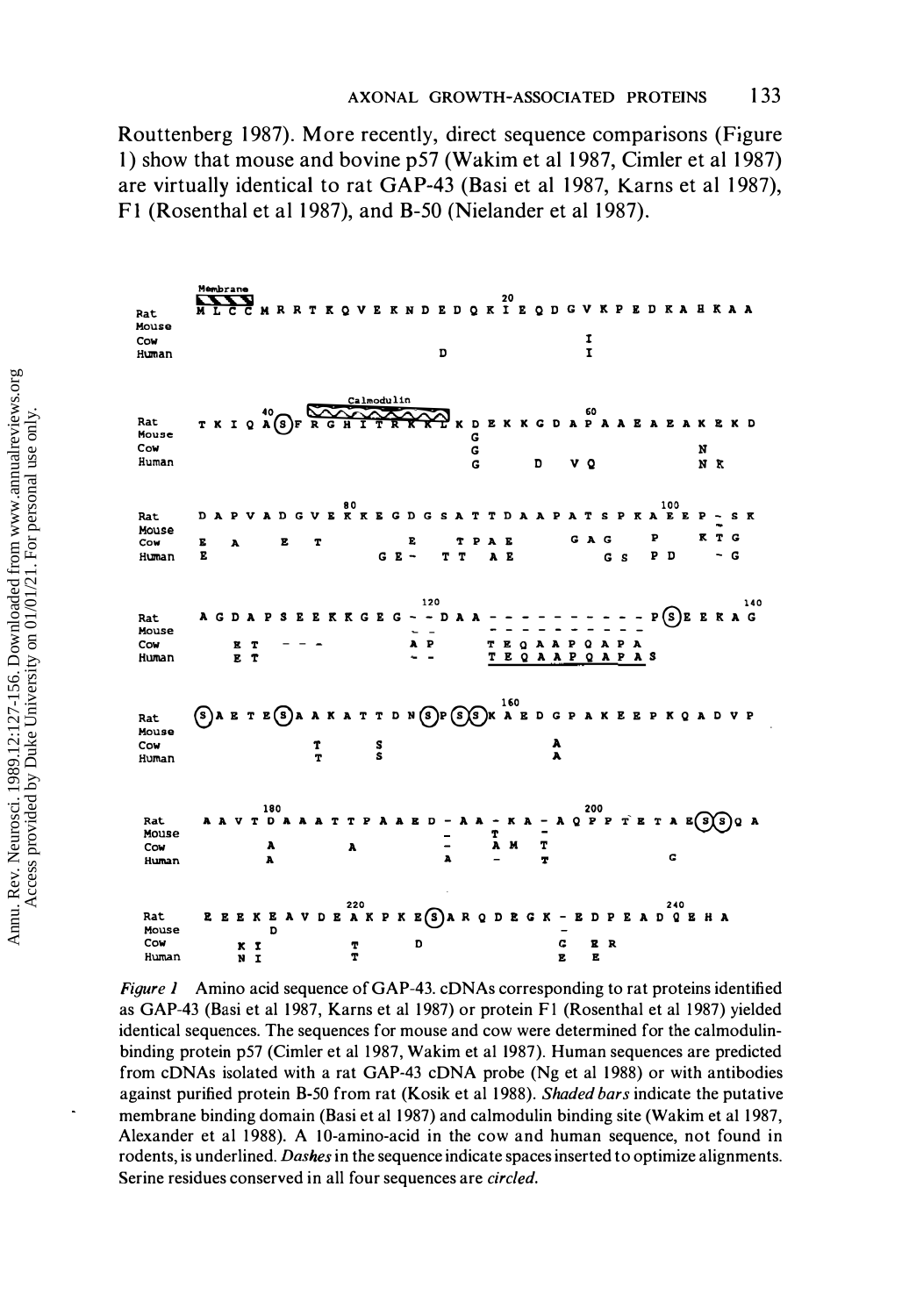Localization of protein B-50 to presynaptic membranes in adult brain (Gispen et al 1985), and correlation of protein Fl phosphorylation with long-term potentiation (Nelson & Routtenberg 1985, Lovinger et al 1986) has expanded speculation about possible roles of GAP-43 to include physiological or structural plasticity of synaptic terminals, in addition to any role the protein might play in elongation of principal axons.

#### Association with Axon Growth

Consistent with a possible role in axon elongation, GAP-43 has been shown to be a prominent protein component of growth cone membranes. A subcellular fraction from developing rat brain highly enriched for growth cones (Pfenninger et al 1983) is also highly enriched for GAP-43 (Skene et al 1986, Mciri et al 1986); GAP-43 is also a prominent substrate for endogenous kinase(s) in these isolated growth cones (Katz et al 1985, deGraan et a11985, Jacobson et aI1986). GAP-43 is an extremely abundant protein in growth cones, comprising on the order of 1 % of the total protein in growth cones membranes (Skene et al 1986). Immunolocalization of GAP-43 in cultured neurons (Meiri et al 1988) confirms that the protein is most heavily concentrated in growth cones. GAP-43 appears to be present throughout the growth cones, including filopodial extensions. Varicosities along the length of neurites also contained high concentrations of GAP-43. Neuron cell bodies show low levels of diffuse staining for GAP-43, in contrast to the punctate staining of neurites and growth cones (Meiri et aI 1988).

A growth cone localization for GAP-43 is equally consistent with the protein's involvement in axon elongation or in the formation and active reorganization of synapses once axons reach their target tissues. The time course of GAP-43 expression during axon regeneration is aiso consistent with either of these possibilities. In regenerating toad retinal ganglion cells, GAP-43 synthesis begins to increase approximately 4 days after axotomy and reaches a maximum during the second week of regeneration (Skene & Willard 1981a); induction follows a similar time course in goldfish (Benowitz et al 1981, Benowitz & Schmidt 1987). Axon elongation commences approximately 4.5 days after injury of goldfish optic nerves (Grafstein & McQuarrie 1978, McQuarrie & Grafstein 1981), and the initial delay for amphibian optic nerves appears to be similar or slightly longer (Agranoff et al 1976). Thus the initial rise in GAP-43 synthesis coincides with, or slightly precedes, initiation of axon outgrowth in fish and amphibian optic nerves, but the protein's synthesis does not peak or plateau until regeneration is well underway. In rat dorsal root ganglia, induction of GAP-43 mRNA begins between 1 and 2 days after sciatic nerve injury (G. S. Basi and J. H. P. Skene, unpublished), again cor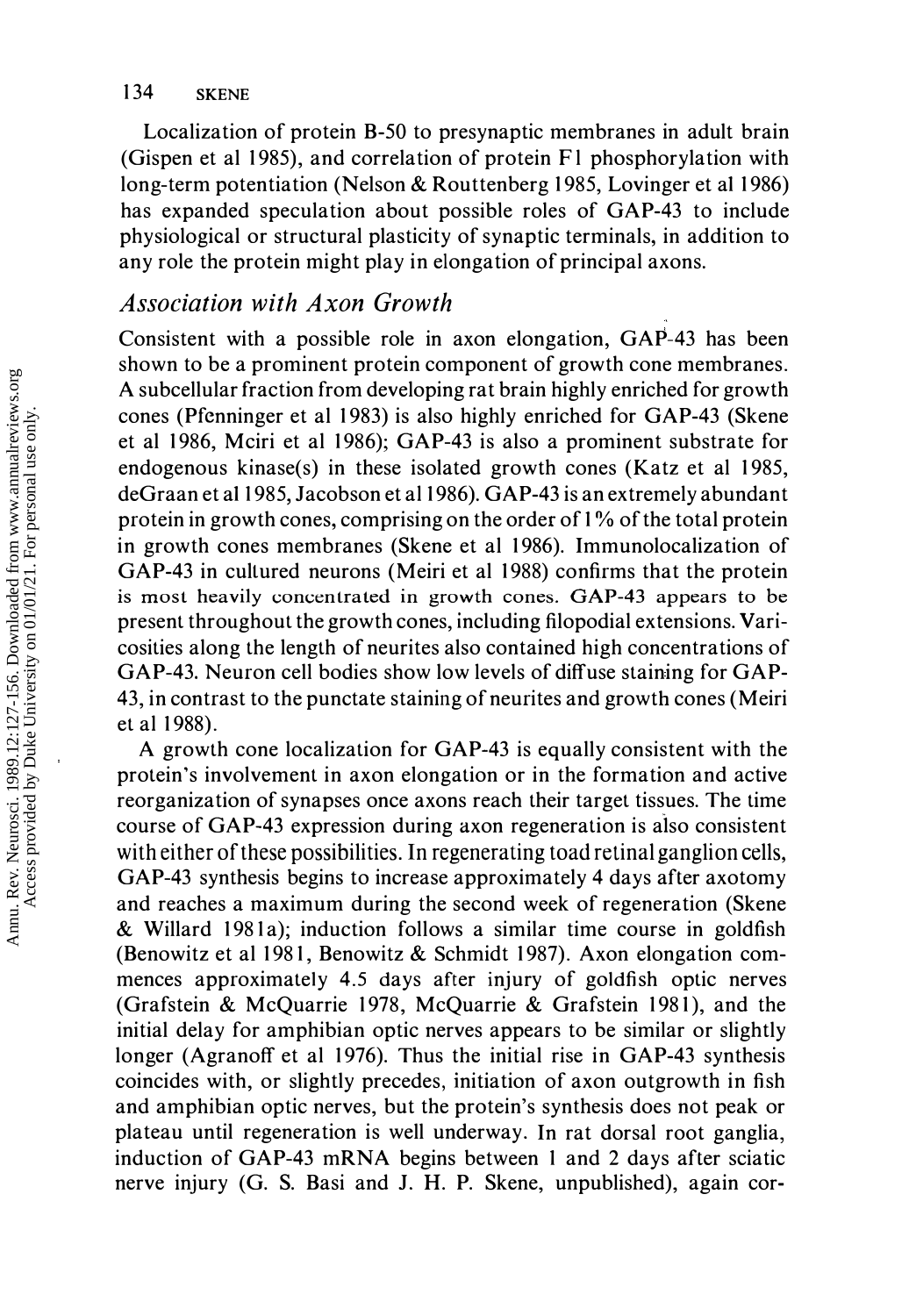responding to the end of the lag period before axon outgrowth (McQuarrie et al 1977, Forman & Berenberg 1978). It is intriguing that the effects of a "conditioning" lesion on subsequent axon regeneration of rat DRG axons are first detectable if the testing lesion is administered 2 days after the conditioning lesion (Forman et al 1980), coincident with the increase in GAP-43 mRNA. Although GAP-43 expression is not fully elevated until axon elongation is underway, induction of GAP-43 does not appear to be a secondary consequence of axon outgrowth. In rat sciatic nerves, application of colchicine at the time of nerve injury or at the end of the lag period (2 days post-crush) should prevent axon outgrowth (e.g. Bamburg et al 1986). but it has no effect on the time course or amplitude of GAP-43 induction (G. S. Basi and 1. H. P. Skene, unpublished).

Elevated GAP-43 expression continues throughout the period of axon elongation and synaptogenesis in all developing and regenerating systems examined. In the toad visual system regenerating optic axons begin to reenter their target tissue, the optic tectum, by 3 weeks after nerve crush, but GAP-43 synthesis does not decline until 5-lO weeks after axotomy (Skene  $\&$  Willard 1981a), during the period when an orderly pattern of retinotectal synapses is reestablished (Freeman 1977). In regenerating goldfish retinal ganglion cells, synthesis of GAP-43 declines slowly beginning 2-3 weeks after a nerve crush, and remains above control levels through 8 weeks, including the period of formation and activity-dependent refinement of the retinotectal projection (Benowitz & Schmidt 1987). The decline of GAP-43 also coincides with synaptogenesis in developing hamster pyramidal tract neurons (Kalil & Skene 1986), and the steady-state amount GAP-43 declines slowly during the "critical period" for plasticity of cat visual cortex (McIntosh et al 1987). The relatively slow decline in GAP-43 synthesis late in axon development or regeneration would therefore permit the protein to play some role in synaptogenesis or in the active sorting out of the terminal arbor.

GAP-43 induction in regenerating systems seems to begin just early enough not to rule out a role in the initial phases of axon outgrowth, and to persist just long enough not to rule out participation in later phases of synaptogenesis and maturation of the axon's terminal arbor. The localization of the protein to growth cones and the distal portions of outgrowing neurites does argue against direct GAP-43 participation in maturation of the axon structure behind the immature axon sprouts, or the slow growth in axon diameter, myelination, and maturation of the axon's electrical properties.

The strong correlation of axon growth and elevated GAP-43 synthesis, and thc abundance of GAP-43 in growth cone membranes, suggest that GAP-43 might be essential for some steps in axon growth. However, there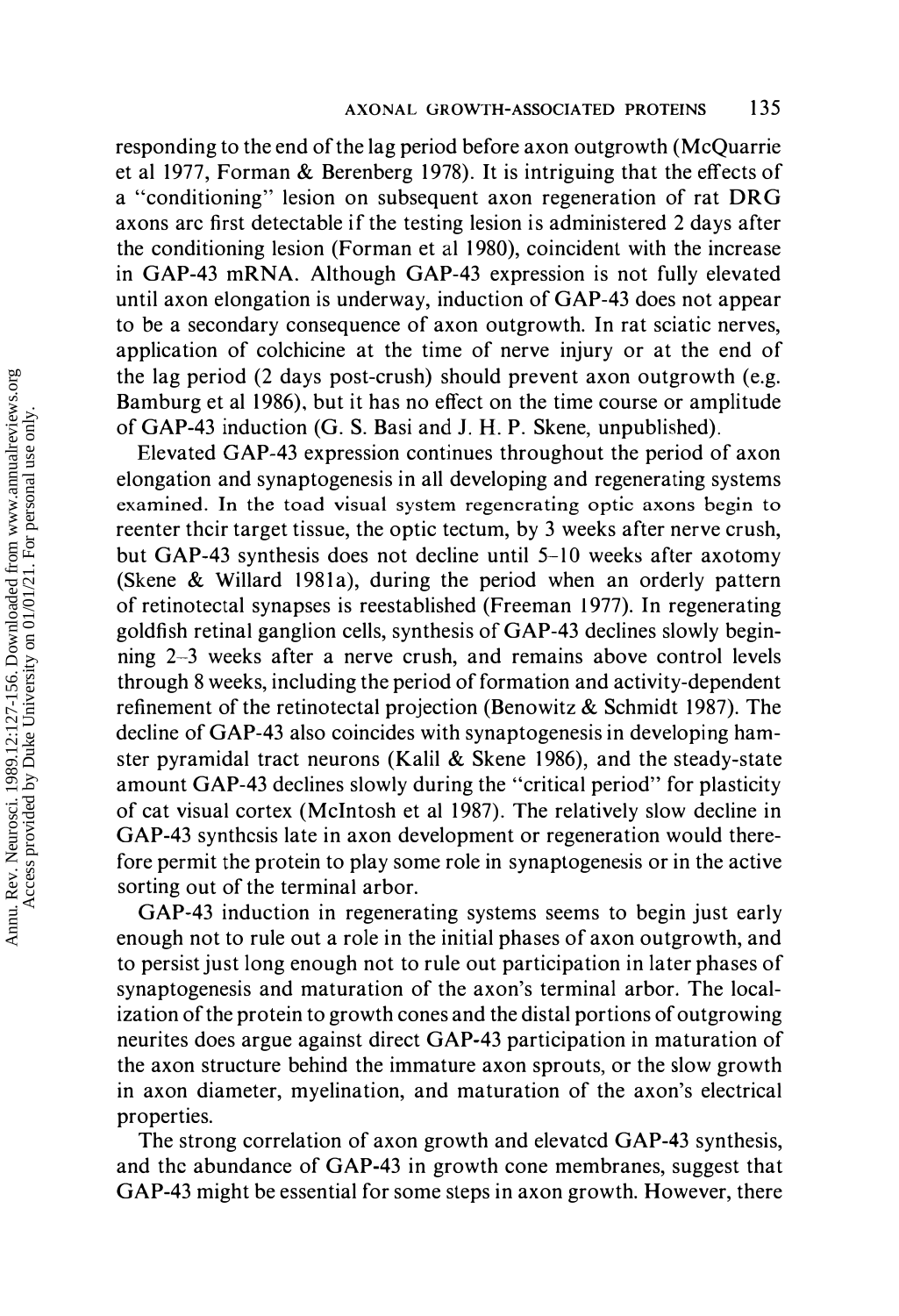have been some reports of successful regeneration with no discernible increase in GAP-43 synthesis or axonal transport (Szaro et al 1985, Hall 1982, Hall et a1 1978, Perry et a1 1987b). Most of these studies were made before the aberrant SDS gel behavior of GAP-43 was appreciated, and they did not include known GAP-43--containing samples to identify the position of the protein in the gel systems employed. Inspection of the published data of Szaro et al (1985) suggested that their spot 23, which showed a significant induction during regeneration, might correspond to GAP-43 (Jacobson et a1 1986). The comparatively modest (two-fold) induction of the GAP-43-like protein during regeneration of Xenopus retinotectal axons—compared to more than ten-fold increases in other systems—might reflect the fact that axons were lesioned directly at the tectum and proteins were analyzed after the reestablishment of retinotectal synapses was underway (Szaro et al 1985). Other studies reported no evidence of GAP-43 induction in rat and frog dorsal root ganglia (Hall 1982, Perry et a11987b) and rat sympathetic ganglia (Hall et a11978) during axon regeneration. Those investigators employed isoelectric focusing gels with a narrow pH range (4.5–7) in order to gain high resolution, but the very acidic GAP-43 (pI 4.3-4.5) might be difficult to detect reliably on such a system. Indeed, those investigators reported variable detection of a protein somewhat similar to GAP-43 in frog DRG (Perry et al 1987b), and inspection of the data of Hall (1982) suggests that the protein designated 2Fl, which showed a highly variable degree of labeling but appeared to increase during regeneration, might be similar to GAP-43. Direct measurement of GAP-43 in one of these systems—rat dorsal root ganglia-shows definitively that GAP-43 mRNA is elevated during axon regeneration (Basi et al 1987; G. S. Basi and J. H. P Skene, unpublished) and development (Karns et al 1987).

### Synaptic Plasticity in Adult Brain

While the correlation of GAP-43 synthesis with axon development and regeneration was being investigated, an independent set of investigations identified the same protein as a potential mediator of synaptic functions in adult brain. Gispen and colleagues described a synaptic membrane protein (B-50) whose phosphorylation was inhibited by an ACTH-derived peptide reported to inhibit performance on a learning task (Zwiers et al 1976). Routtenberg and his colleagues found that phosphorylation of protein Fl was correlated with synaptic long-term potentiation in rat hippocampus (Nelson & Routtenberg 1985, Lovinger et al 1986). In both cases, the phosphorylation was shown to be carried out by the calcium/ phospholipid-dependent protein kinase C (Aloyo et al 1983, Nelson & Routtenberg 1985, Akers & Routtenberg 1985).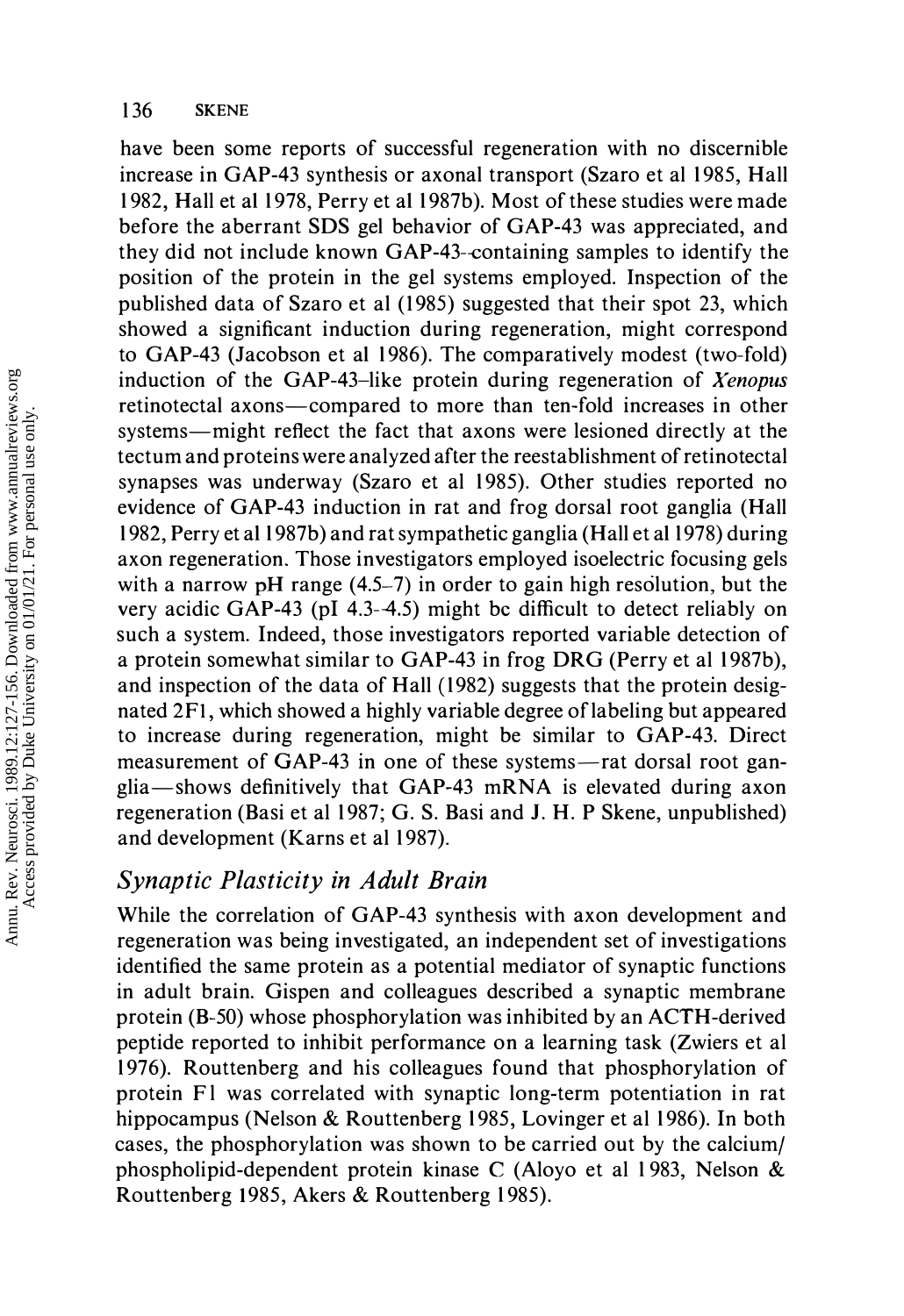Long-term potentiation (LTP) occurs at some synapses following a train of high-frequency stimulation. L TP is assayed as an increased postsynaptic response to a given afferent stimulation, and it can be observed for minutes or hours in in vitro preparations and up to several weeks in vivo (reviewed in Teyler & DiScenna 1987, McNaughton & Morris 1987, Smith 1987). Stimulation of LTP can be associative; that is, subthreshold stimulation of one afferent pathway can sum with subthreshold stimulation of a second pathway projecting to the same post-synaptic population to generate LTP. The long duration and associative properties of LTP have made it a popular model for synaptic mechanisms that might be involved in memory (McNaughton & Morris 1987).

Possible roles of protein kinase C in LTP have received increasing attention in recent years. Akers et al (1986) showed that LTP in hippocampus is accompanied by translocation of kinase C from cytosol to membranes. Direct activation of protein kinase C with phorbol esters has been reported to potentiate synaptic transmission in hippocampal slices (Malenka et al 1986), and kinase C activation by phorbol esters or oleic acid has been reported to enhance L TP in intact animals (Routtenberg et a1 1986, Linden et a1 1986, 1987). Conversely, Lovinger et al (1987) reported that several inhibitors of protein kinase C could inhibit L TP in the intact hippocampus.

In none of these studies could it be determined whether the L TP-related alterations in protein kinase C occurred in the presynaptic terminals or the postsynaptic cells. Although the initial trigger for LTP appears to occur postsynaptically, debate has continued over the proposal that maintenance of LTP occurs through increased presynaptic transmitter release (Teyler & DiScenna 1987, Smith 1987). Preliminary immunolocalization of GAP-43/B-50 by electron microscopy indicates that this protein is exclusively presynaptic in adult brains (Gispen et al 1985, Norden et al 1987). Direct demonstration of kinase-C-mediated phosphorylation of an exclusively presynaptic protein during LTP would show that at least some of the LTP-activated protein kinase C is in presynaptic terminals (Routtenberg 1986). However, assays of GAP-43/Fl/B-50 phosphorylation in LTP experiments have been carried out in vitro on homogenized preparations (Akers & Routtenberg 1985, Nelson & Routtenberg 1985, Lovinger et al 1986, Routtenberg 1986); as a result, it has not been shown definitively that phosphorylation of GAP-43 in vitro reflects access of the activated fraction of kinase C to presynaptic GAP-43 in vivo.

GAP-43/Fl/B-50 phosphorylation during LTP can be interpreted in several ways. First, kinase C-regulated aspects of LTP might be mediated exclusively through other substrates of the kinase, so that GAP-43 phosphorylation is only coincidental with, and not functionally involved in,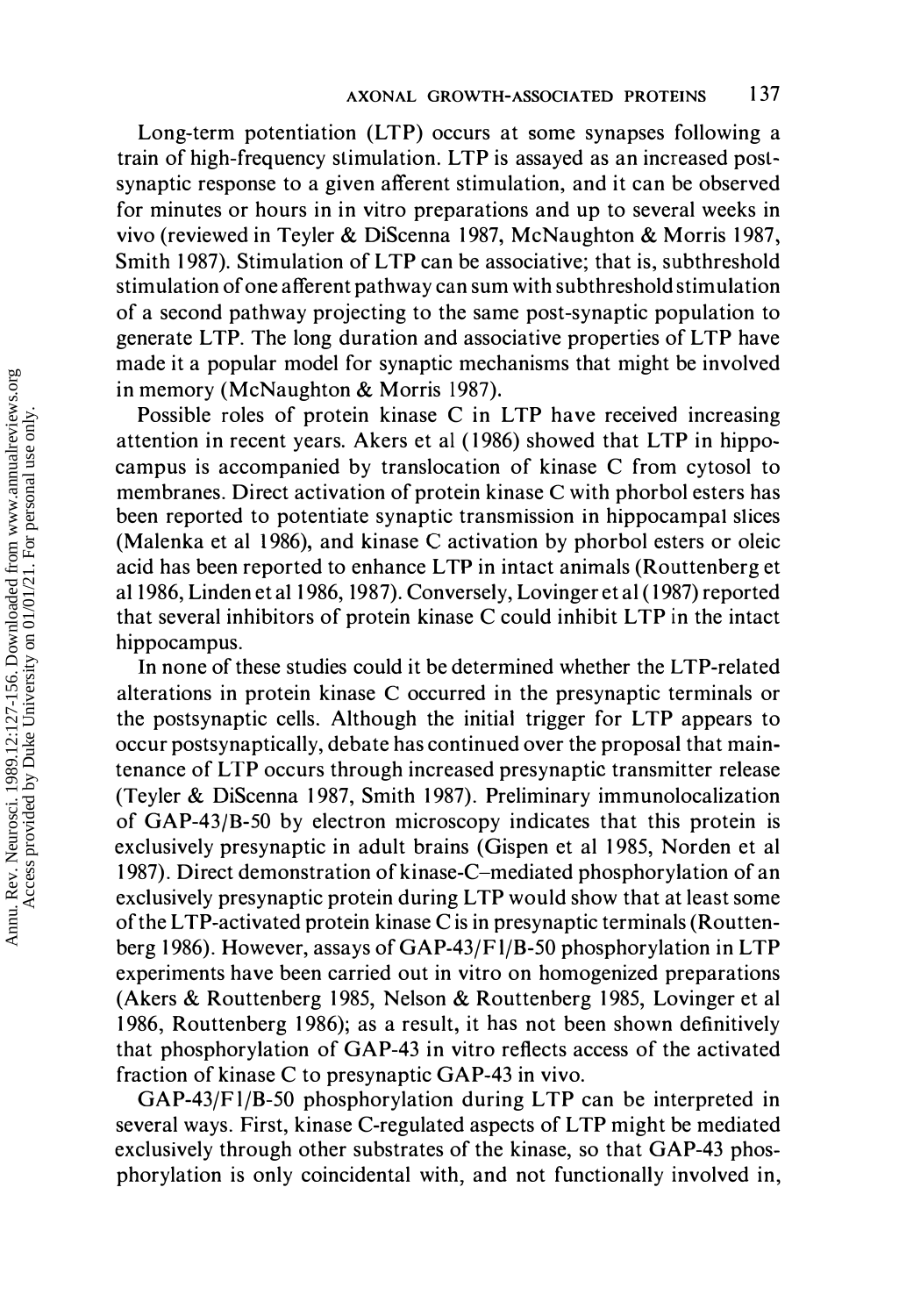LTP; at least one other kinase C substrate also shows increased phosphorylation during LTP (Nelson et al 1987a). Second, GAP-43 might participate in some steps in activity-stimulated neurotransmitter release. This possibility is not incompatible with a related role in axon growth, since neurotransmitter release and axon elongation have many subcellular mechanisms in common (e.g. vesicle movement, membrane fusion). Finally, if the biochemical actions of GAP-43 pertain exclusively to structural growth of axons, GAP-43/FI phosphorylated in LTP might participate in structural alterations, such as the growth of additional synaptic terminals during LTP (e.g. Greenough 1984).

Proposals that GAP-43 participates in either axon growth or synaptic plasticity are based so far only on correlative evidence. In the case of developing and regenerating systems, GAP-43 was distinguished from other potential regulators of growth by the consistency with which its synthesis is correlated with growth in many different neuronal systems. GAP-43/FI phosphorylation during LTP has been investigated primarily in one system, the perforant pathway of rats (Lovinger et al 1986, Routtenberg 1986). Is expression or phosphorylation of GAP-43 generally correlated with synaptic plasticity throughout adult brain?

GAP-43 expression and phosphorylation show a distinctly nonuniform distribution in adult rat and primate brains (Benowitz et al 1988, Neve et al 1987, Kristjansson et al 1982, Oestreicher & Gispen 1986, Rosenthal et al 1987). Both the protein and its mRNA are located predominantly in the prosencephalon, although there are discrete GAP-43-positive nuclei in the medulla and mesencephalon (Benowitz et al 1988). Within neocortex, GAP-43 and is mRNA are both concentrated most heavily in higher order sensory and "associational" cortex, with much lower levels of expression in primary sensory areas and motor cortex (Neve et al 1987, Benowitz et al 1988). Parts of the hippocampus show heavy immunostaining for GAP-43 (Oestreicher & Gispen 1 986, Benowitz et a1 1 988) but low concentrations of GAP-43 mRNA (Neve et al 1987, Rosenthal et al 1987), thus suggesting that the protein is located in synaptic terminals of extrinsic neurons projecting to hippocampus. High concentrations of GAP-43 in adult rat brains also are found in various nuclei of the basal ganglia, thalamus, and hypothalamus (Benowitz et al 1988) and the septal area (Oestreicher et al 1 986).

Apparently, GAP-43 is expressed in substantial amounts only in a discrete set of neurons during adult life. Several authors have pointed out that polymodal sensory cortex, thc hippocampus, frontal cortex, and many parts of the "limbic system" all show levels of GAP-43 and/or GAP-43 mRNA (Neve et al 1987, Benowitz et al 1988, Nelson et al 1987b), and that these structures are generally thought to be involved in memory and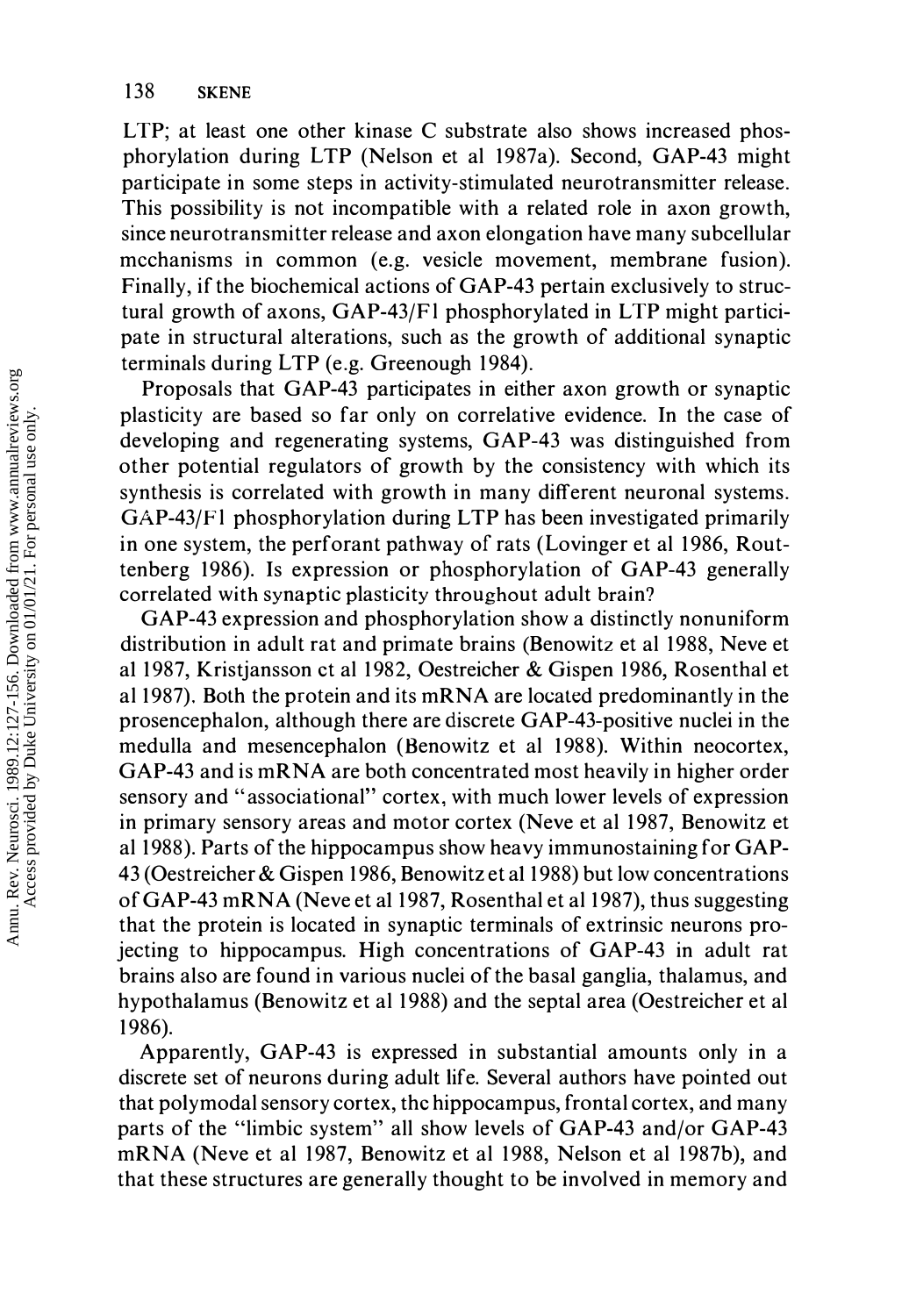other higher order processing that might well require a good deal of synaptic plasticity. In contrast, primary sensory areas and motor cortex, along with most of the medulla and spinal cord, contain only low concentrations of GAP-43, and these regions often are considered in terms of rather static circuitry. The gradient from low GAP-43 in primary sensory areas to higher GAP-43 expression in polymodal or association cortex has been reported both in rodents and primates (Neve et a1 1987, Nelson et al 1987b, Benowitz et al 1988). This sort of generalization leaves one in a quandary over areas such as somatosensory cortex, which displays remarkable functional plasticity in adult life (Kaas et a1 1983, Jenkins & Merzenich 1987) but has a relatively low concentration of GAP-43 (Benowitz et al 1988), and many parts of the thalamus and basal ganglia, which contain very high concentrations of GAP-43 but are not usually considered areas of special synaptic plasticity. The immediate challenge is to identify any anatomical, physiological, or functional characteristics shared by the GAP-43--expressing population of adult neurons. Defining these "high GAP-43" populations of neurons should be facilitated by ongoing studies using in situ hybridization to locate cell bodies containing GAP-43 mRNA to complement the immunohistochemical map of GAP-43-containing synaptic terminals (Benowitz et al 1988). The possibility that the subset of neurons expressing high levels of GAP-43 through adult life has a special propensity for some forms of synaptic plasticity (Routtenberg 1986, Jacobson et al 1986, Benowitz et al 1988, Neve et al 1987) remains appealing, but not established.

### Structure and Biochemical Characteristics of GAP-43

Correlative studies have focused attention on GAP-43 as a potential contributor to some forms of axon growth or synaptic plasticity, but the actual effects of GAP-43 on growth cones and synaptic terminals remain unknown. One way to establish the functions of GAP-43 is to build up from its molecular properties a picture of the protein's actions within a neuron. Structural and biochemical studies of GAP-43 reveal a novel protein that appears to interact extensively with several intracellular messenger systems.

The amino acid sequence of GAP-43 is highly conserved among mammals, although cow and human GAP-43 contain a ten-amino acid insert not found in the rodent protein (Figure 1). In Figure 1, the alignment of the bovine and mouse sequences has been altcred from the published alignment (Wakim et al 1987) to resemble the alignments of rat and human sequences (Ng ct al 1988, Kosik et al 1988). The structural novelty of GAP-43 is underscored by the failure of extensive searches of nucleic acid and amino acid sequence databases to reveal any significant homologies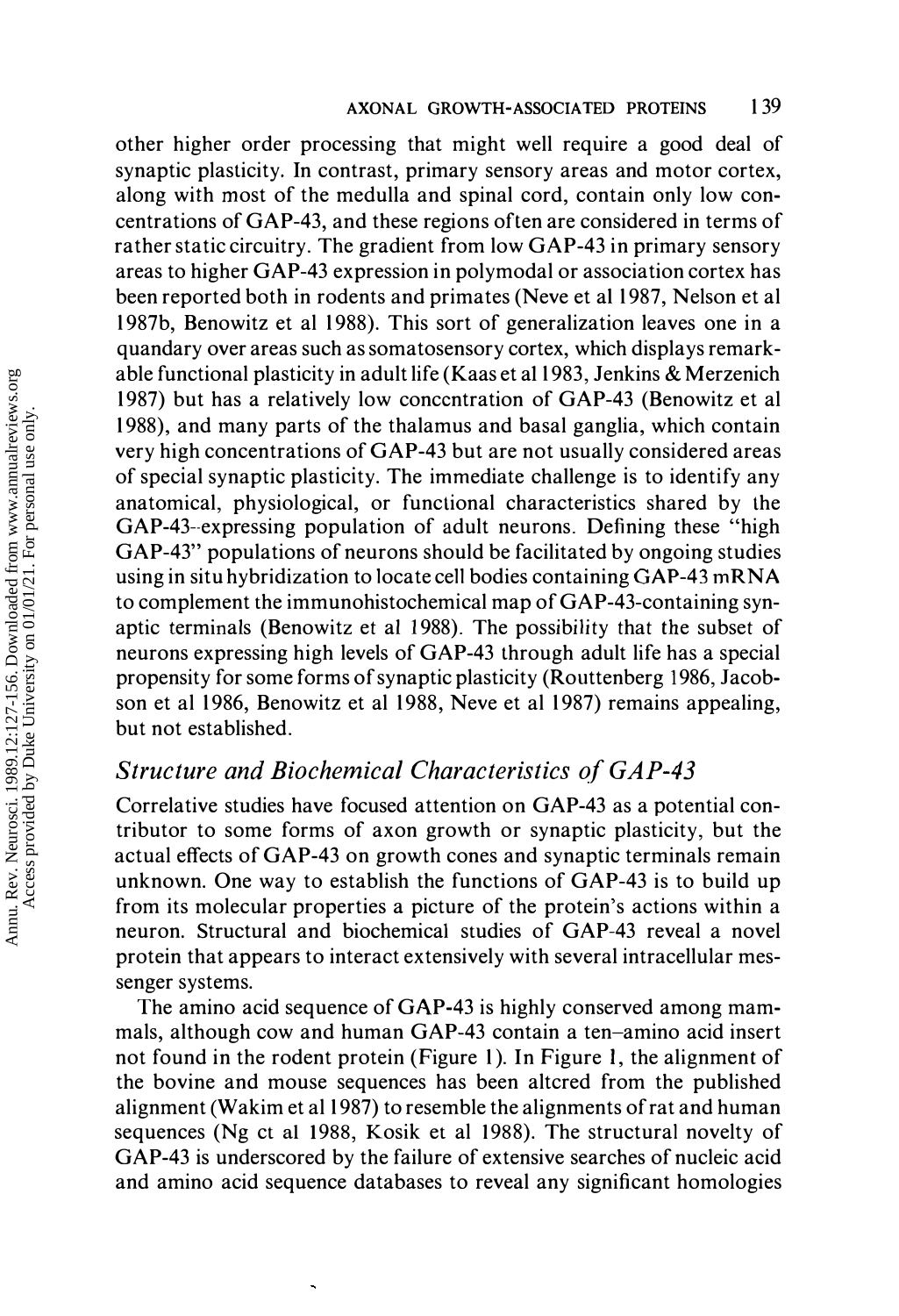with previously analyzed proteins (Basi et al 1987, Cimler et al 1987, Karns et al 1987, Rosenthal et al 1987). The predicted molecular weight of the unmodified rat protein is 23.6 kD, consistent with earlier indications that the mature protein is much smaller than it appears on SDS gels (Masure et al 1986, Benowitz et al 1988). Secondary structure predictions agree with circular dichroism studies (Masure et al 1986) in showing a large proportion of the protein in random coil, interrupted by 17 proline residues. GAP-43, then, appears to be an elongated (Masure et al 1986) kinked coil, with limited domains of more ordered secondary structure.

MEMBRANE ASSOCIATION One of the most striking structural features of GAP-43 is its extreme hydrophilicity (Basi et al 1987, Rosenthal et al 1987), somewhat surprising for a protein associated predominantly with membranes. GAP-43 is synthesized as a soluble protein, whose posttranslational association with membranes probably is mediated by covalent attachment of fatty acid (J. H. P. Skene and 1. Virag, unpublished). A short hydrophobic region at the amino terminus of the protein (Figure 1) is the most likely site of fatty acylation and membrane attachment (Basi et al 1 987; J. H. P. Skene and I. Virag, unpublished). Although the major fraction of GAP-43 is membrane-bound, there may exist a soluble form of the protein resulting from reversible removal of the bound fatty acid or irreversible cleavage of the putative membrane-binding domain (Basi et al 1 987, Rosenthal et al 1 987). The extreme hydrophilicity of GAP-43 and the nature of its membrane attachment are consistent with models that envision the protein extending away from the cytoplasmic surfaces of growth cone and synaptic membranes (Skene & Willard 1981c, Gispen et al 1985, Meiri et al 1988), in a position to interact with cytoplasmic or cytoskeletal proteins on one hand, and reversibly attached to the membrane on the other.

CALMODULIN BINDING GAP-43/p57 was identified by Storm and his colleagues as a unique calmodulin-binding protein, binding calmodulin selectively in the *absence* of calcium, and releasing calmodulin at higher calcium concentrations (Andreason et al 1983). This "reversed" calcium dependence for calmodulin binding is sufficiently rare that it can be used to purify GAP-43/p57 to homogeneity (Andreason et al 1983, Masure et al 1 986). On the basis of its abundance, membrane binding, and its "reversed" pattern of calmodulin binding, GAP-43/p57 has been proposed to act under low calcium conditions to sequester calmodulin in certain regions of neuronal membrane, releasing calmodulin upon influx or mobilization offree calcium (Andreason et a11983, Cimler et aI 1987). However, because the calcium-dependent antagonism of GAP-43-calmodulin binding is strongly affected by ionic strength (Alexander et al 1987), it is not clear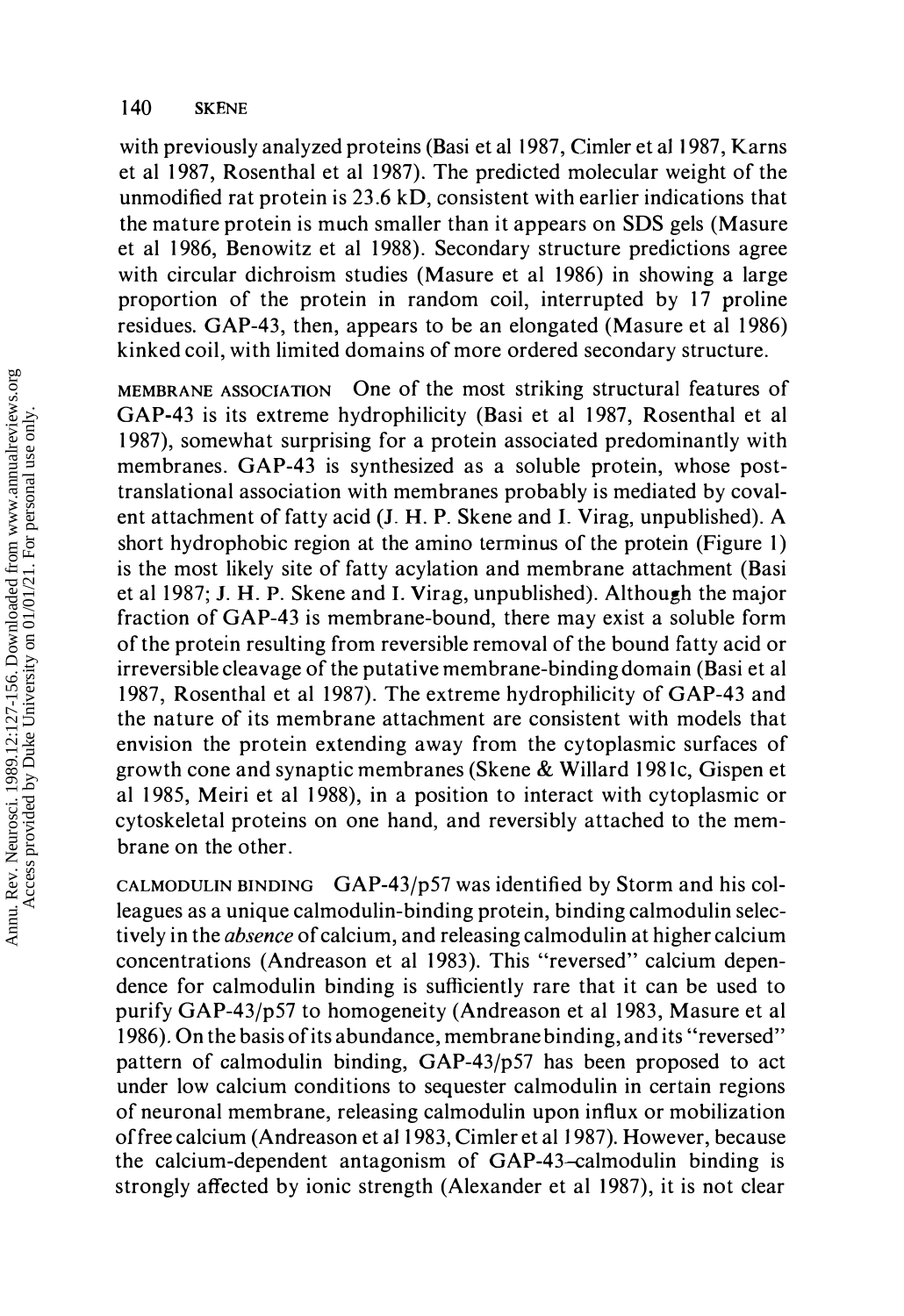whether calcium regulates calmodulin binding to GAP-43 under any or all physiological conditions. An alternative regulator of calmodulin binding to GAP-43 is protein kinase C. Phosphorylation of GAP-43/p57 by protein kinase C strongly inhibits binding of the protein to calmodulin (Alexander et al 1987).

PHOSPHOINOSITIDE METABOLISM The antagonistic interactions of kinase C and calmodulin with GAP-43 are intriguing, because calmodulin and kinase C participate in separate branches of a bifurcating secondmessenger system in many cells (e.g. Berridge 1987). The now-classical version of this second-messenger system begins with the receptor-activated hydrolysis of phosphatidylinositol 4,5-biphosphate (PIP<sub>2</sub>) to produce diacylglycerol (DAG) and inositol 1,4,5-triphosphate  $(\text{IP}_3)$ . DAG, in turn, specifically activates protein kinase C, while  $IP_3$  stimulates the release of free  $Ca^{2+}$  from intracellular stores (Figure 2).

The precursor for these two second messengers,  $PIP<sub>2</sub>$  is produced by phosphorylation of phosphatidyl inositol 4-phosphate (PIP). Van Dongen et al ( 1985) reported that phosphorylated GAP-43/B-50 inhibits the activity of a purified  $PIP$ -to- $PIP<sub>2</sub>$  kinase; conversely, antibodies against GAP-43/B-50 stimulated production of  $PIP<sub>2</sub>$  in isolated synaptosomal membranes, while blocking phosphorylation of GAP-43/B-50 (Oestreicher et aI 1 983). It was therefore suggested that GAP-43/B-50 acts as a feedback inhibitor of kinase C activation and calcium mobilization (Jolles et al 1980, Oestreicher et al 1 983, van Dongen et al 1 985, van Hoof et al 1 988). There is, however, evidence that under some conditions PIP can be hydrolyzed directly to yield DAG plus an inositol biphosphate that does not stimulate calcium mobilization (Berridge 1987). Under those conditions, inhibition of  $PIP<sub>2</sub>$  production would uncouple kinase C activation from calcium mobilization. In either case, the effect of phosphorylated GAP-43 would be to terminate  $IP_3$ -dependent calcium mobilization by preventing replacement of hydrolyzed  $PIP_2$ . It remains to be shown whether the actions of phosphorylated GAP-43 on phosphoinositide phosphorylation in vitro have a substantial effect on the production of  $\text{PIP}_2$  in vivo.

GAP-43 AND CALCIUM SIGNALING The possible sequestering of calmodulin by GAP-43 and the potential capability of phosphorylated GAP-43 to terminate calcium mobilization suggest that GAP-43 may play a critical role in modulating intracellular signaling by calcium. The reported interactions of GAP-43 with components of the calcium-calmodulin intracellular messenger system are illustrated in Figure 2. An important unanswered question is whether GAP-43 inhibits the activity of bound calmodulin. If calmodulin bound to GAP-43 is effectively prevented from interacting with other calmodulin-binding effector proteins, the limited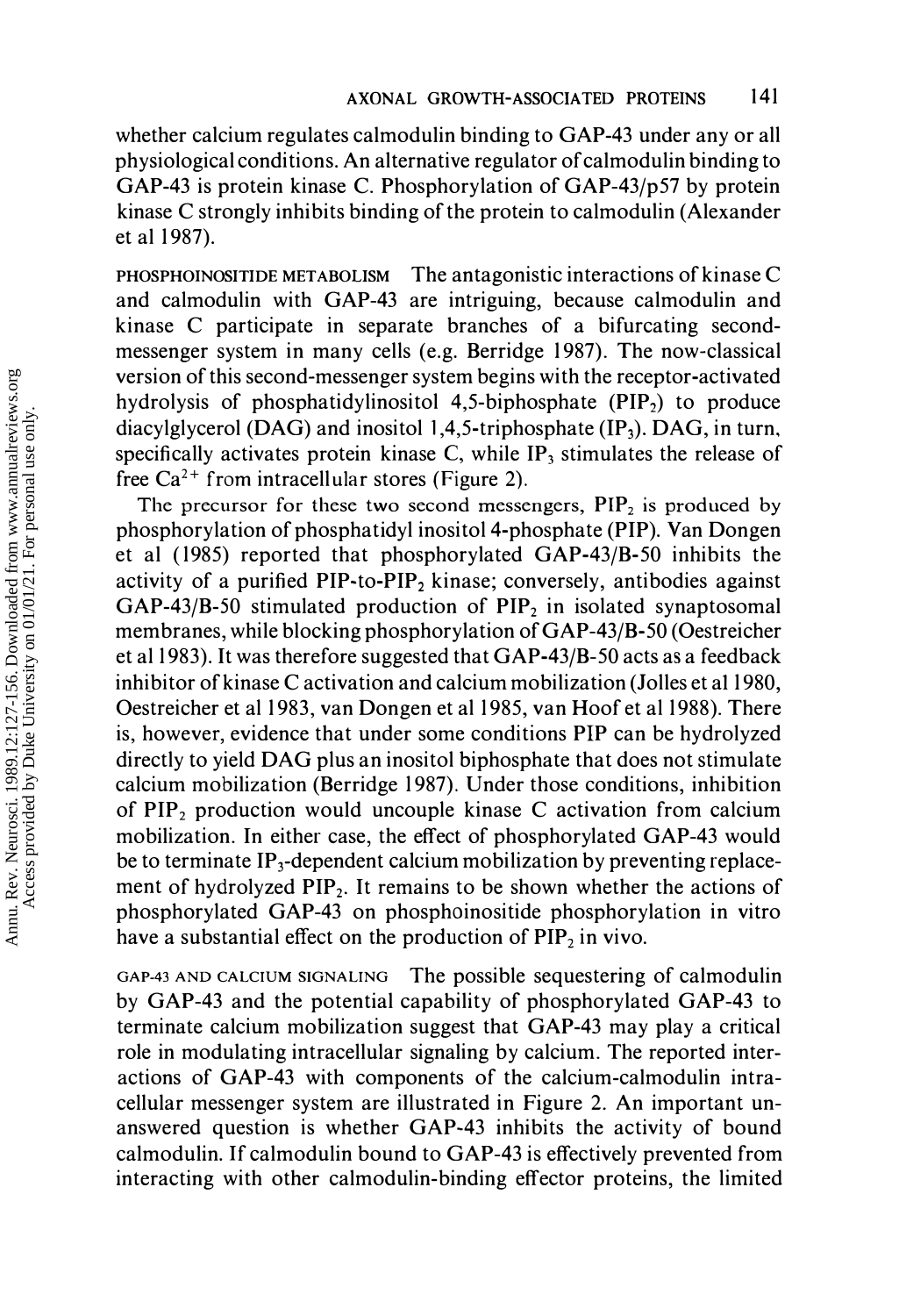

Figure 2 Proposed activities of GAP-43 in signal transduction pathways. The hydrolysis of phosphatidylinositol 4,5-biphosphate (PIP)) yields diacylglycerol (DAG), an activator of protein kinase C, and inositol 1,4,5-triphosphate (IP<sub>3</sub>), which mobilizes intracellular calcium (reviewed in Berridge 1987). *Bold lines* indicate the binding of calmodulin by GAP-43, and release of calmodulin after phosphorylation of GAP-43 by kinase C (Alexander et al 1987), and the inhibition of phosphatidylinositol 4-phosphate (PIP) phosphorylation by phosphorylated GAP-43 (van Dongen et al 1985). Dashed lines indicate potential influences by extracellular signals: receptor-stimulated hydrolysis of PIP<sub>2</sub>, influx of extracellular calcium, and alternative activation of protein kinase C discussed in the text.

data available can be assembled into a simplistic model in which GAP-43 acts to sharpen the spatial (Andreason et al 1983, Alexander et al 1987) and temporal resolution of intracellular calcium signals.

In an initial or "resting" state, with low intracellular calcium and a small steady-state pool of  $PIP_2$ , a large concentration of GAP-43 would constitute a calmodulin buffer, so that calcium-calmodulin mediated pro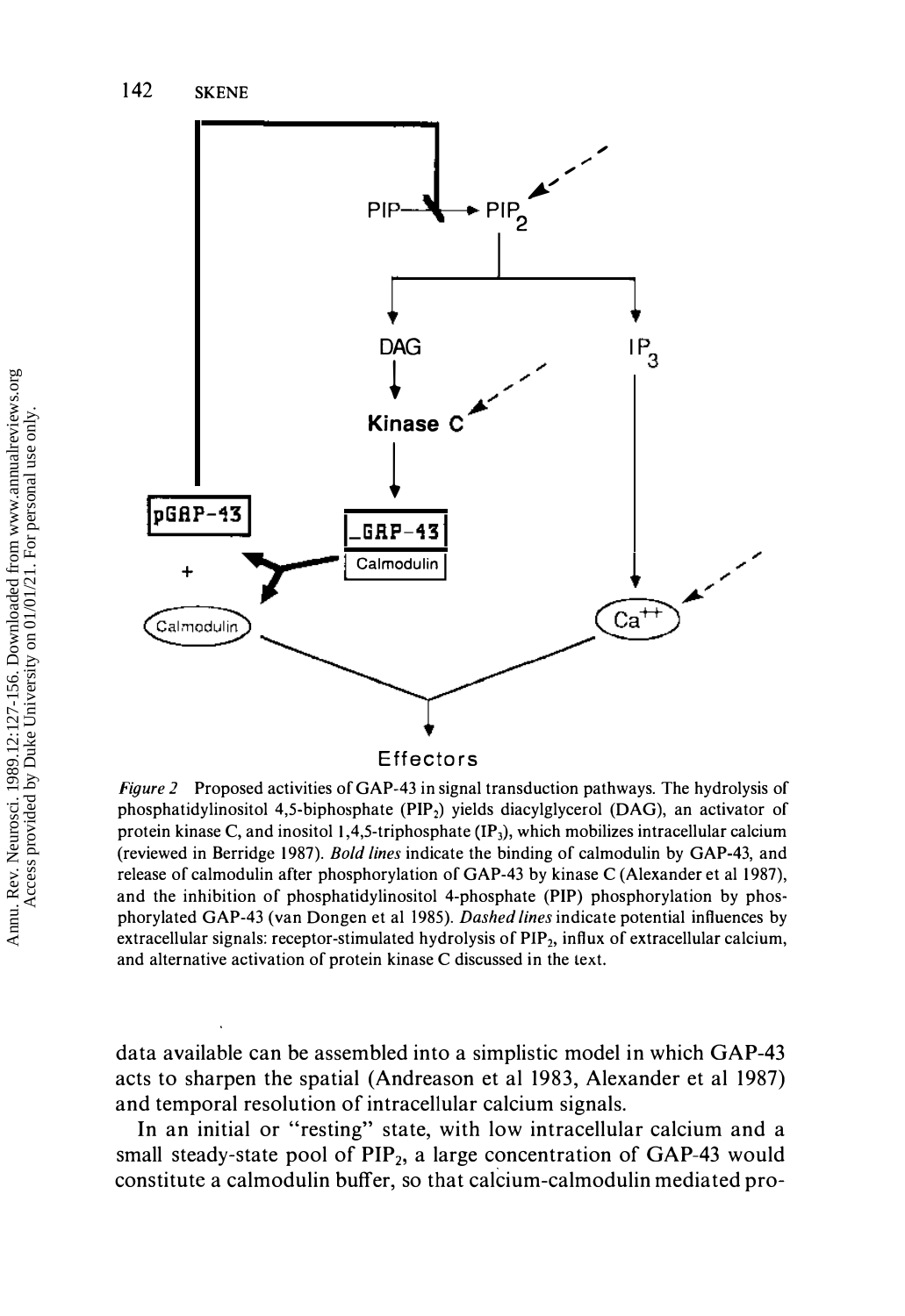cesses in a growth cone or synaptic terminal would have a reduced response to small influxes or mobilization of calcium. Stimulation of  $\text{PIP}_2$  hydrolysis would cause a rise in free calcium (via  $IP_3$ ) and a parallel activation of protein kinase C. GAP-43 phosphorylation by kinase C would tend to liberate calmodulin from GAP-43, an effect that might be augmented by elevated free calcium. In the presence of GAP-43, then, the cellular response to PIP<sub>2</sub> hydrolysis would rise exponentially because GAP-43 makes both the mobilization of calcium and the concentration of free calmodulin responsive to PIP<sub>2</sub> breakdown. In the meantime, phosphorylation of GAP-43 would inhibit regeneration of  $PIP<sub>2</sub>$  from PIP. As a result, mobilization of intracellular calcium would be terminated after hydrolysis of the preexisting pool of  $PIP<sub>2</sub>$ . The effect of GAP-43, therefore, would be to sharpen the temporal resolution of calcium-calmodulin signals resulting from activation of phospholipase C-coupled receptors.

Similar considerations suggest that GAP-43 could act to sharpen the spatial resolution of calcium signals in synaptic terminals and growth cones. Local activation of phospholipase-coupled receptors in one region of a growth cone membrane, for example, would lead to local phosphorylation of GAP-43, particularly if GAP-43 exists in vivo in a complex with protein kinase C (Zwiers et al 1980, Aloyo et al 1983). Unphosphorylated GAP-43 in other regions of the membrane would tend to buffer those regions of the growth cone against calmodulin-dependent responses to mobilized calcium. At the same time, the locally phosphorylated GAP-43 would terminate the IP<sub>3</sub>-dependent calcium signal, possibly reducing its spread to other parts of the growth cone.

In this model, some effects of GAP-43 depend on the availability of nonclassical activators of protein kinase C. In the classical bifurcating pathway, C kinase is activated only by DAG derived from  $\text{PIP}_2$ . In that case, phosphorylated GAP-43 would be a feedback inhibitor of kinase C. The effect of GAP-43 would be to introduce a (relative) refractory period after phospholipase activation, when neither calcium mobilization nor kinase C activation would occur in response to receptor occupancy, because no  $PIP<sub>2</sub>$  would be available for hydrolysis. As kinase C was inactivated, recovery of PIP<sub>2</sub> could proceed at a rate dependent on the rate of GAP-43 dephosphorylation.

On the other hand, there is evidence that kinase C can be activated independently of  $\text{PIP}_2$ , via hydrolysis of  $\text{PIP}$  (Berridge 1987), cis-unsaturated fatty acids (Murakami & Routtenberg 1985), or proteolytic cleavage of the kinase itself (Kishimoto 1983, Melloni et al 1 986). Activation of kinase C by these mechanisms could keep GAP-43 phosphorylated chronically, inhibiting IP<sub>3</sub>-dependent calcium mobilization, but providing a large pool of free calmodulin. Under those circumstances, an axon terminal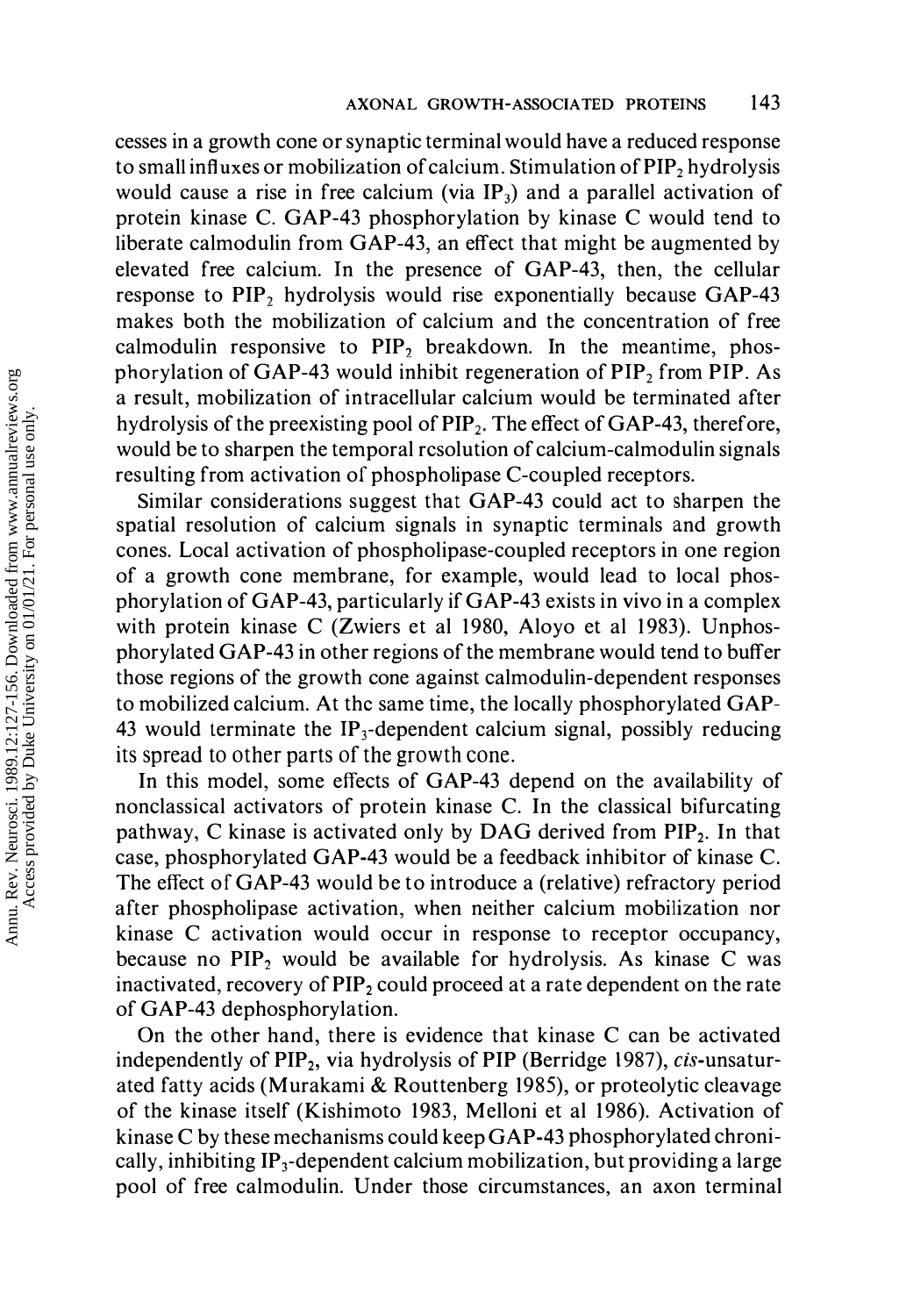would be highly responsive to an influx of extracellular calcium. Calmodulin-mediated responses—possibly including neurotransmitter release (Llinas et al 1985, Augustine et al 1987)—would be potentiated so long as kinase C remained activated.

Any account of GAP-43's biological role(s) is almost certain to change substantially with increasing biochemical characterization of this protein. GAP-43 interactions with membranes and possibly with cytoskeletal elements are likely to be important in localizing the protein and may be involved in biological roles beyond any participation in calcium-calmodulin signaling. Nevertheless, the limited biochemical data already available indicate that one consequence of high concentrations of GAP-43 in a growth cone or synaptic terminal is likely to be a substantial alteration in the way an axon terminal responds to environmental stimuli acting through calcium and calmodulin.

# OTHER GROWTH-ASSOCIATED PROTEINS

GAP-43 is useful in establishing that selective regulation of neuronal gene expression does occur in correlation with periods of axon growth, but as illustrated by Table I, GAP-43 is likely to be only one example of an emerging class of growth-associated axonal proteins. Identifying these other GAPs is important for understanding the aspects of axon growth subject to this kind of developmental regulation.

A common, though imperfect, correlate of axon outgrowth is elevated synthesis and axonal transport of tubulin. Recently it has been found that only one of several tubulin genes exhibits elevated expression during development and regeneration of axons (Lewis et al 1985, Miller et al 1 987a-c). For neurons in which total tubulin synthesis shows little or no specific increase during periods of axon growth, it would be interesting to know whether the high rate of expression of multiple tubulin genes masks growth-associated regulation of one or more tubulin species. In regenerating nerves, tubulin synthesized in response to an injury does not seem to be required for the initiation of axon outgrowth. The axotomy-induced elevation of tubulin synthesis, when it occurs, begins several days after injury, concurrent with or slightly after the onset of axon elongation (Heacock & Agranoff 1982, Agranoff & Ford-Holevinski 1984, Skene & Willard 1981a). For axons interrupted several millimeters or even several centimeters from their cell bodies, the slowly transported tubulin requires several days more to reach the site of injury. This means that the initial stages of axon regeneration must proceed without benefit of additional tubulin produced in response to axotomy. Nevertheless, an increased supply of a major cytoskeletal protein might contribute to later stages of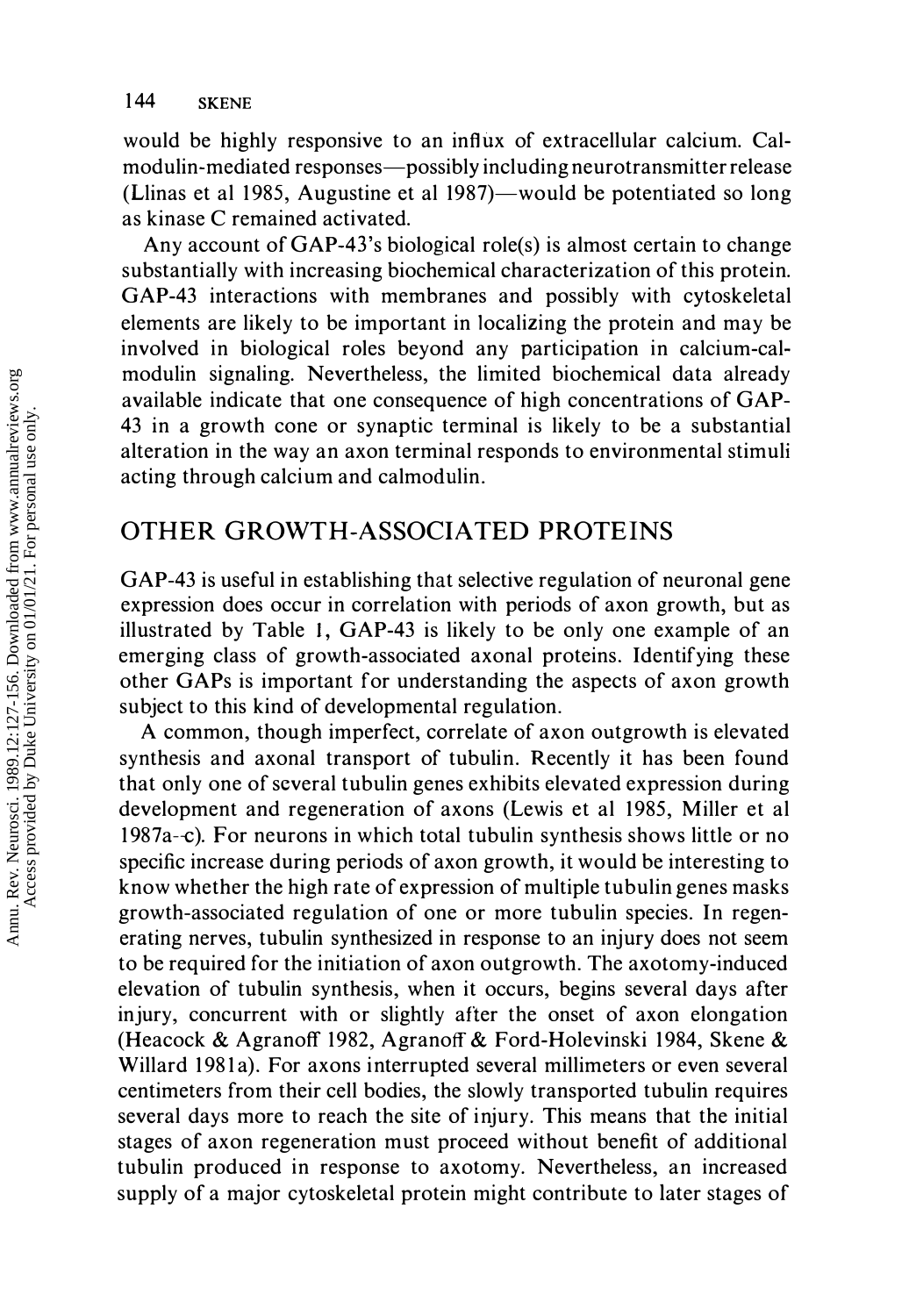axon growth. The rate of delivery of slowly transported axon components, including tubulin, has been proposed to set an upper limit on the rate of axon elongation (Hoffman & Lasek 1980, Komiya 1981, Wujek & Lasek 1983, Cancalon 1983). Where the newly synthesized tubulin reaches the distal segments of a growing axon, it may permit an increased velocity of axon extension. For developing neurons extending axons *de novo*, in which axon elongation is initiated at the cell body itself, elevated tubulin synthesis could easily participate in the initial phases of axon outgrowth. Because of its slow delivery along axons, synthesis of tubulin does not appear to be a good candidate for the regulation of synaptic remodeling or terminal sprouting far from the cell bodies of maturing or adult neurons. This does not mean, of course, that local alterations in tubulin assembly/disassembly cannot be intimately involved in controlling these modes of axon growth.

Another correlate of axon growth in many systems is elevated synthesis of a 23-28 kD rapidly transported membrane protein (Table 1). Variations in reported molecular weights and isoelectric points make it difficult to determine whether the 23-28 kD growth-associated proteins induced in different neuronal systems are really homologous proteins. Some indirect evidence suggests that the developmentally regulated 23 kD rabbit protein is related to GAP-24 from regenerating toad optic nerves (Skene & Willard 1 981 b). The difficulty of assessment of homologies among the 23-28 kD proteins in different neurons is aggravated by the number of rapidly transported proteins in this sizc range, scveral of which undcrgo small changes in synthesis during axon growth (e.g. Skene & Willard 198Ia,b, Benowitz  $&$  Lewis 1983). It is also difficult to evaluate the apparent absence of growth-associated 23-28 kD proteins in several developing and regenerating neurons (Table 1). The rapid degradation of toad GAP-24 (Skene & Willard 1981c) may make the protein difficult to detect in some samples, although efforts to minimize in vivo and artifactual degradation failed to reveal a GAP-24-like protein in developing pyramidal tracts (Kalil & Skene 1986). A more definitive correlation between GAP-24 expression and some forms of axon growth will require specific probes for the protein or its mRNA.

Analysis of metabolically labeled axonally transported proteins has revealed a small number of proteins whose synthesis is widely correlated with periods of axon growth. However, this approach is limited in its ability to detect relatively minor proteins or proteins whose size or charge puts them outside the resolution of the electrophoretic systems used in the analyses. An alternative approach is to investigate the developmental and injury-induced expression of identified genes or proteins known or suspected to participate in cell or axon growth.

The proto-oncogene c-src has been found to resemble GAP-43 in its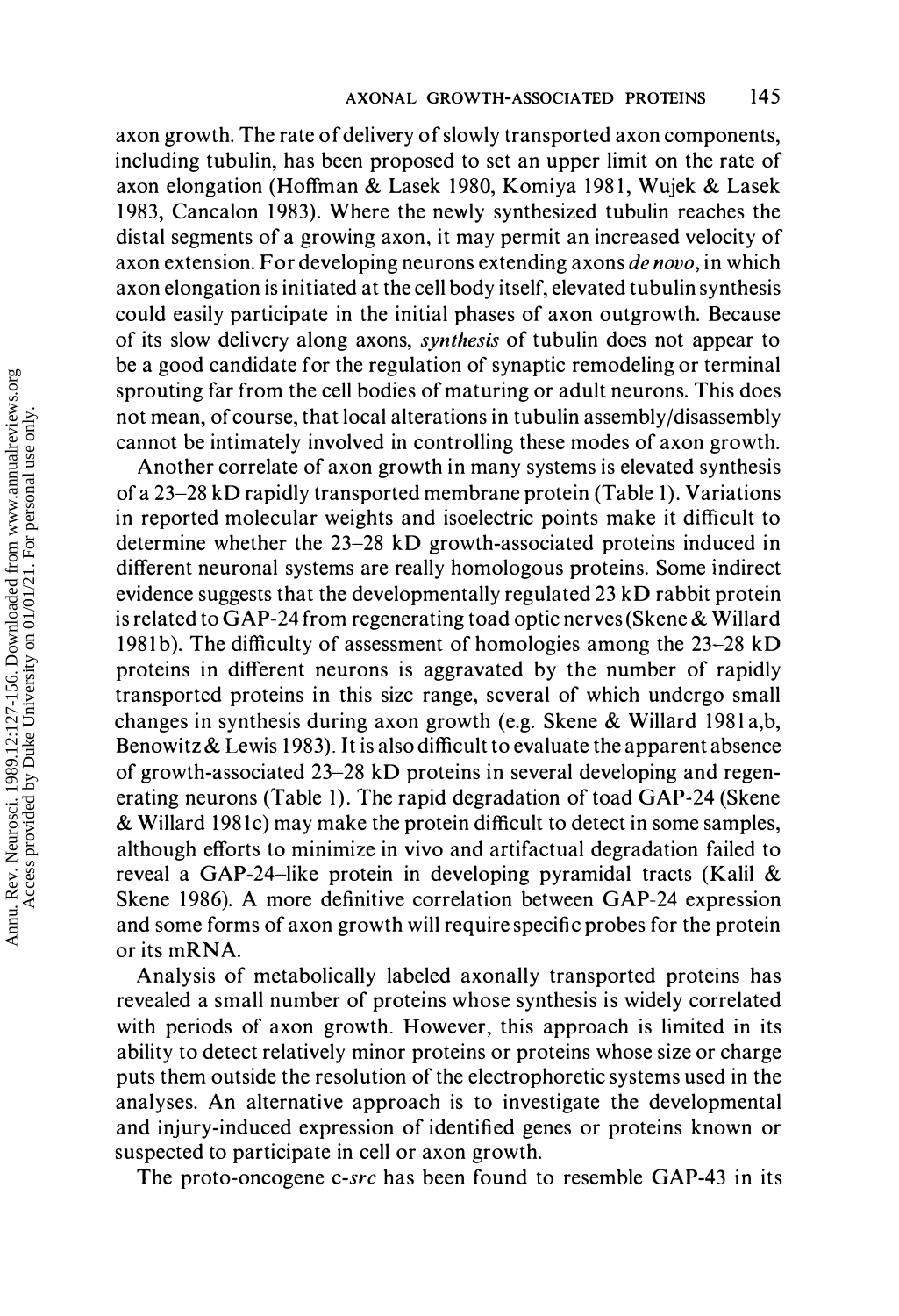localization and growth-associated expression. Immunodetectable c-src and src-related tyrosine kinase activity are expressed at elevated levels during neural development (Sorge et al 1984, Maness et al 1986, Lev et al 1984, Simon et al 1985), and are reinduced in regenerating rat sciatic nerves (Le Beau & Walter 1987). Like GAP-43, neural c-src is highly enriched in a subcellular fraction containing isolated growth cones (Maness et al 1988). Although the role of c-src in growth cones is unknown, expression of the oncogenic viral form of the protein (v-src) in the pheochromocytoma cell line PC12 induces neurite outgrowth (Alema et al 1985), thus strongly suggesting a regulatory role for c-src in some aspects of axon extension. It remains to be established whether the developmental expression of immunodetectable c-src reflects developmentally regulated expression of the c-src gene, and whether expression of this gene is widely correlated with axon regeneration a number of different neurons.

Another identified protein whose expression may be correlated with axonal growth is the receptor for apolipoproteins B and E (LDL receptor). Immunostaining reveals extremely high levels of the LDL receptor on the distal portions of regenerating axons in rat sciatic nerves and lesser amounts on remyelinating Schwann cells (Boyles et al 1987). A primary ligand for this receptor, apolipoprotein E (apoE) is synthesized and secreted by nonneuronal cells of the distal nerve stump after injury to mammalian peripheral nerves (Skene & Shooter 1983, Ignatius et al 1986, Snipes et al 1986) and in the developing CNS (Muller et al 1985, Freeman et al 1986). Uptake of lipids via the LDL receptor in neuronal growth cones (Ignatius et al 1987a,b) could contribute to axonal outgrowth. As with c-src, it is not yet known whether the growth-associated expression of immunodetectable LD L receptor is mediated by altered synthesis of the protein in neuron cell bodies.

One of the clearest illustrations that maturing neurons alter their responsiveness to environmental cues for axon growth is the developmentally decreasing ability of chick retinal neurons to extend neurites on laminin (Cohen et al 1986, Hall et al 1987). The altered responsiveness of these neurons to laminin occurs between embryonic days 6 and 12, and is accompanied by decreased expression of some protein recognized by the CSAT and JG22 antibodies (Hall et al 1987). These antibodies recognize several members of a family of receptors for extracellular matrix proteins (e.g. Hynes 1 987), and the antibodies interfere with neurite outgrowth on a laminin substratum (Tomaselli et al 1986, Bozycko & Horwitz 1986). It will be important to determine whether the developmentally regulated CSAT/JG22 proteins are regulated at the level of protein synthesis, and whether growth-associated expression of these proteins is a common feature of many different developing and regenerating neurons.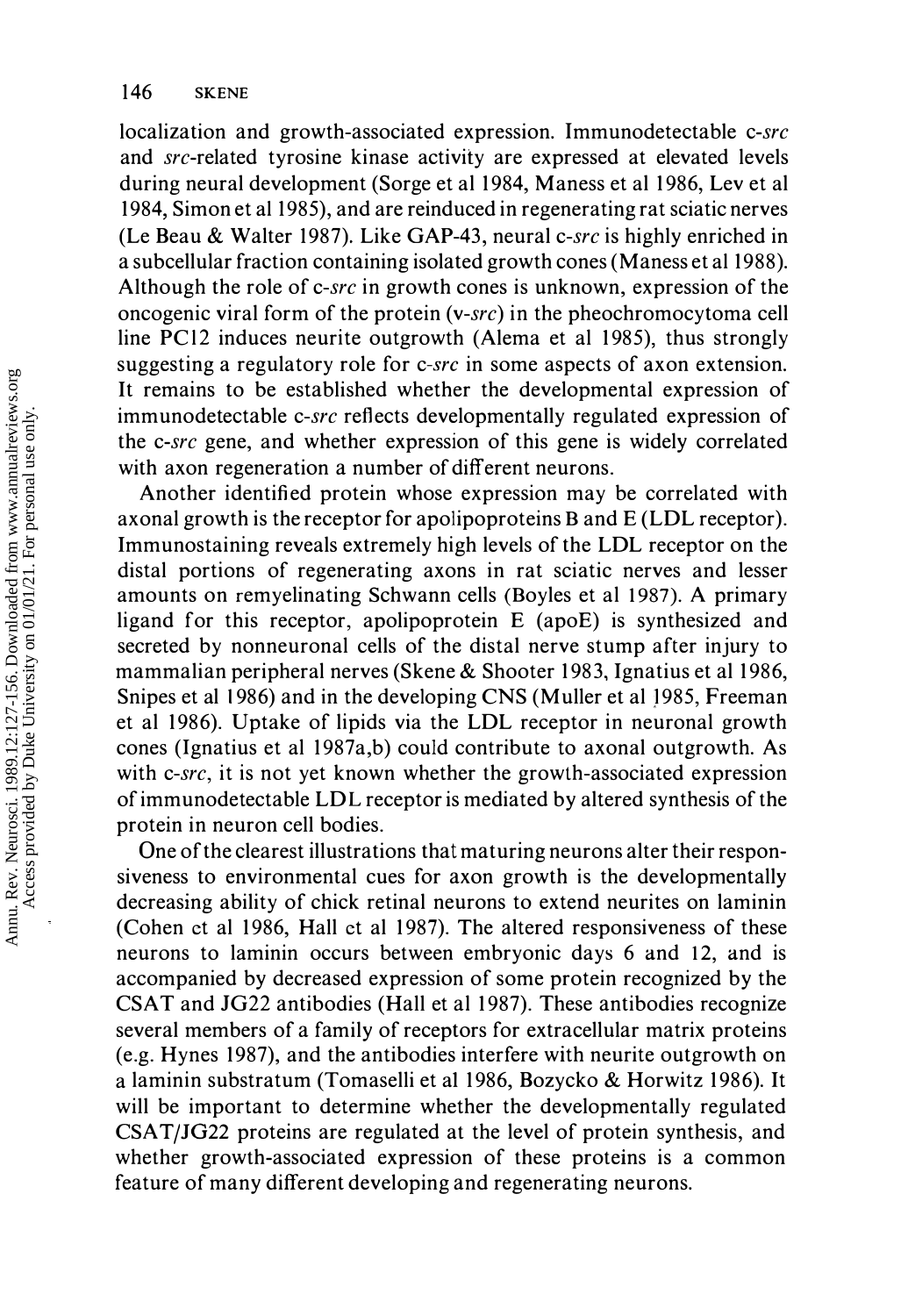Neurite outgrowth on cell surfaces involves axonal receptors separate from the extracellular matrix receptors recognized by the CSAT and JG22 antibodies (Tomaselli et al 1 986); these additional receptors apparently include proteins in the N-CAM family of cell-adhesion molecules (Bixby et al 1 987). It is therefore particularly interesting that a developmentally regulated growth cone membrane protein, the 5B4 antigen (Wallis et al 1985, Ellis et al 1985), is homologous to neural cell adhesion molecules (NCAMs) (Ellis et al 1987). Immunologically detectable N-CAMs also increase dramatically in rat sciatic nerves during regeneration (Daniloff et al 1 986). Again, it remains to be established that the developmental and injury-induced appearance of these axonal proteins reflects altered synthesis rather than local modification, although a transcriptional level for N-CAM regulation has been suggested (Daniloff et al 1986).

These studies based on immunological detection of identified axonal proteins during development and regeneration suggest that the responsiveness of many axons to environmental cues may be altered as the cells mature by changes in cell surface receptors and proteins involved in signal transduction.

# REGULATION OF GROWTH-ASSOCIATED GENE EXPRESSION

Identification of even a few genes whose expression is tightly linked to axon growth supports the suggestion that the decreased propensity for axon growth and remodeling exhibited by many neurons as they mature can be mediated in part by selective repression of neuronal genes involved in growth. Understanding the molecular mechanisms controlling these growth-associated genes should shed light on the kinds of regulatory signals that control a neuron's propensity for axon growth, and may also provide a basis for identifying other neuronal genes able to respond to those same regulatory signals.

Individual growth-associated proteins are not always expressed coordinately; this indicates that multiple signals mediate the retrograde regulation of these genes. In toad optic nerve, for example, synthesis of the protein designated GAP-24 rises sharply 2-4 days after nerve injury, whereas synthesis of GAP-43 and tubulin increases more slowly (Skene & Willard 1 981a). In some PNS neurons, the homologue of GAP-24 seems to be expressed throughout adult life, whereas GAP-43 is induced only after nerve injury (Skene & Willard 1981b). Noncoordinate regulation of growthassociated proteins is particularly striking in goldfish retinal ganglion cells whose axons are deprived of their normal synaptic targets by removal of the optic tectum. Tectal removal has no effect (Benowitz et al 1 983) or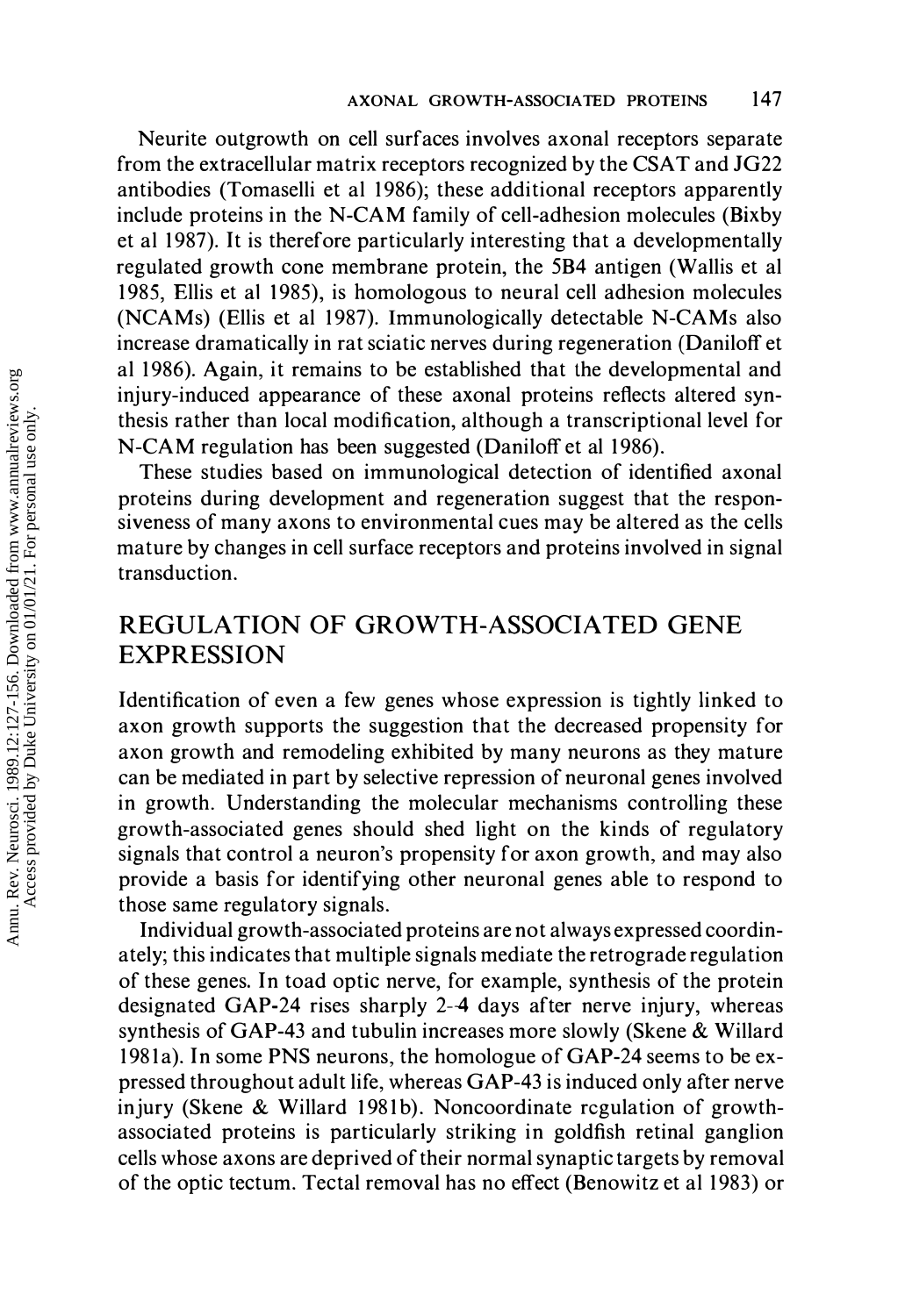only a small effect (Grafstein et a1 1987) on the return of GAP-43 synthesis to pre-injury levels beginning 3-4 weeks after nerve crush. In contrast, synthesis of a 26 K protein, which is induced during regeneration and ordinarily declines 3-4 weeks post-crush, remains elevated if synaptic targets have been removed (Benowitz et al 1983). Tubulin synthesis not only fails to return to prelesion levels, but continues to rise in regenerating neurons deprived of their normal tectal targets (Grafstein et al 1987). Noncoordinate regulation of individual growth-associated proteins indicates that there are likely to be multiple signaling pathways by which events in and around an axon can influence gene expression in neuronal cell bodies. This, in turn, suggests that not all aspects of axon growth must be expressed or repressed coordinately in neurons.

Several kinds of retrogradely transported signals might regulate neuronal gene expression in response to changing conditions in the axon or its synaptic terminals. Signals might originate in synaptic target tissues or from glial cells along the length of axons. Signal molecules might be among those that are transported anterogradely into axons and then return to their own cell bodies of origin by retrograde transport (Bisby 1980, 1984); such molecules could serve as useful signals if they underwent some modification in the distal axon that reflected conditions in the axon. Whatever their source, signals regulating growth-associated gene expression might be negative—chronically repressing GAP expression in unin jured mature neurons, or positive—produced in developing or in jured nerves to induce GAP expression. In rat sciatic nerves, removal of the distal nerve stump or blockade of axonal transport with colchicine does not alter the time course and magnitude of GAP-43 mRNA induction in dorsal root ganglia (G. S. Basi and J. H. P. Skene, unpublished), thus indicating that inducers produced distal to the site of nerve injury are not critical for GAP-43 induction. Co-culture of D RG neurons with potential synaptic target cells does reduce GAP-43 synthesis in vitro (Baizer & Fishman 1987), consistent with a target-derived GAP-43 repressor.

Synaptic targets do not seem to play a dominant role in GAP-43 regulation in the CNS. Removal of synaptic target neurons has no effect (Benowitz et al 1983) or has a small effect (Grafstein et al 1987) on the recovery of GAP-43 expression to pre-injury levels after optic nerve regeneraion in goldfish. In the mammalian CNS, injury of axons many millimeters away from their cell bodies does not re-induce GAP-43 expression (Skene & Willard 1981b, Kalil & Skene 1986, Reh et al 1987), despite disconnection of the axons from their synaptic targets. One possibility is that chronic repression of the GAP-43 gene by target-derived signals is replaced or supplemented in some mammalian CNS neurons by inhibitory signals derived from glial cells along the length of the axons. In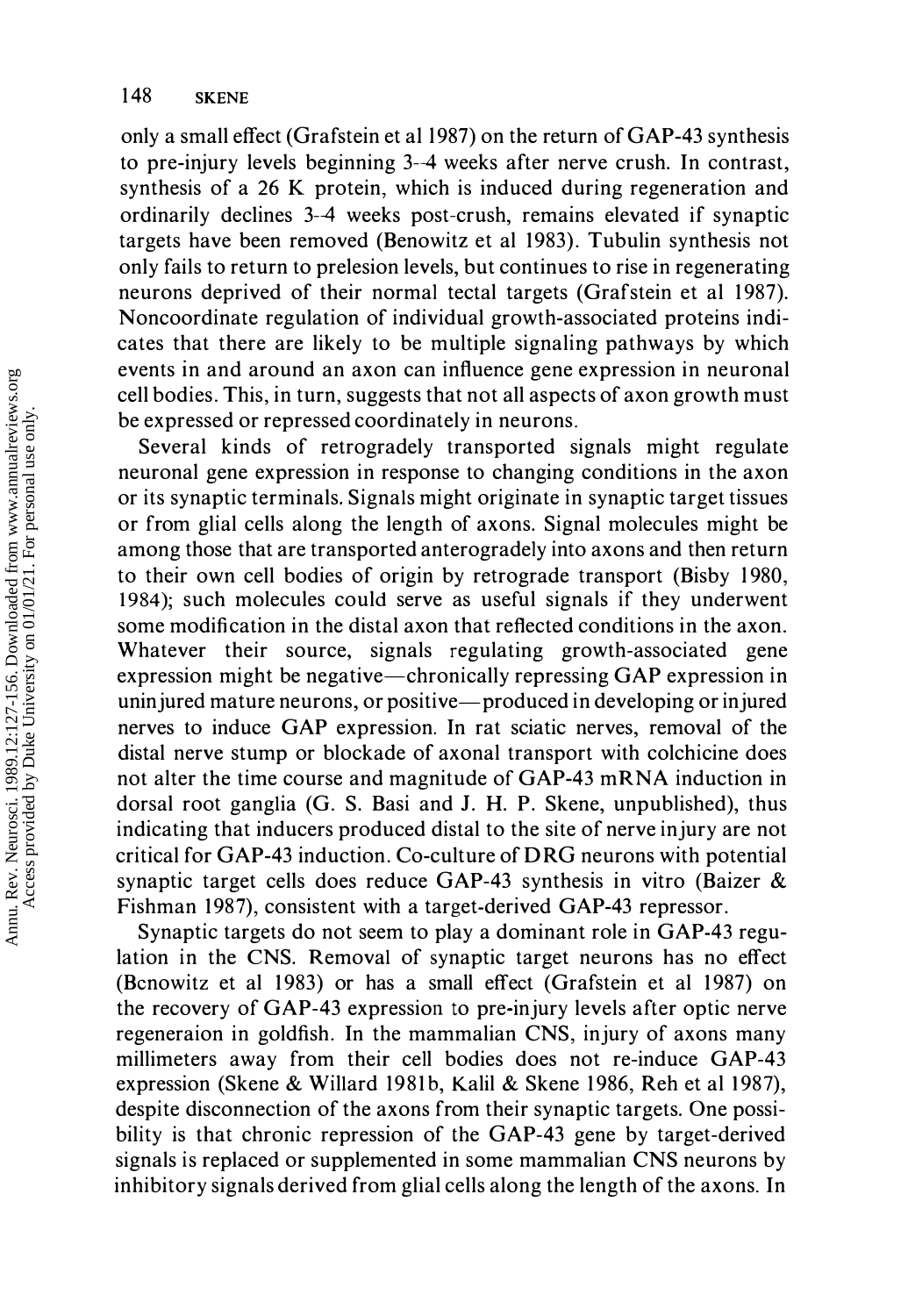that case, axotomy far from the cell body, leaving a long segment of the surviving axon in contact with CNS glia, would leave GAP-43 synthesis repressed. Consistent with this explanation, injury of adult rat optic nerves very close to the retina has been reported to induce GAP-43 expression in retinal ganglion cells (Lozano et al 1987). The retinal cells injured close to their cell bodies also showed a far greater propensity to extend axons when provided with favorable environmental conditions in the form of a peripheral nerve graft (Vidal-Sanz et al 1987).

#### SUMMARY AND FUTURE PROSPECTS

Axon growth and synaptogenesis involve extensive interactions between an axon and multiple environmental cues, ranging from the availability of glial cell surface molecules extracellular matrix components (Bozycko & Horwitz 1986, Tomaselli et al 1986, Vidal-Sanz et al 1987, Schwab & Caroni 1988) to patterns of neuronal activity (Meyer 1983, Schmidt  $\&$ Edwards 1983, Fawcett & O'Leary 1985, Stryker & Harris 1986). A neuron's ability to respond to any of these environmental cues, and the nature of its responses to any particular cue, depend on the neuron's expression of relevant receptors, signal transducing proteins, and the structural materials to execute a response—its "preparatory set." The evidence reviewed here indicates that expression of some of the neuronal genes involved in axon growth and/or synaptogenesis decreases sharply as neurons mature, so that extracellular cues that stimulate axon elongation in developing neurons evoke different responses by mature neurons. To borrow a term from neurophysiologists (Evarts et al 1984), the sum of these developmentally regulated genes may constitute a "preparatory set" for axon elongation or synaptic modification. Differential expression of individual growth-associated proteins might create a range of preparatory sets among different neurons. This view of axon growth regulation emphasizes the need to consider not only the "triggering stimuli" that elicit overt axon growth or synaptic remodeling, but also the regulation of internal neuronal events that represent a predisposition for certain forms of growth.

The genes for GAP-43 and a few other axonal proteins are strong candidates for individual elements of a preparatory set for axon growth and/or synaptogenesis. It is not at all clear, however, whether GAP-43 itself is critical for axon elongation or for some other steps in the growth and remodeling of synaptic connections. One important challenge is to identify the full set of genes whose expression confers on developing neurons their predisposition for axon growth and synaptic remodeling, and to determine which genes are involved in individual phases or steps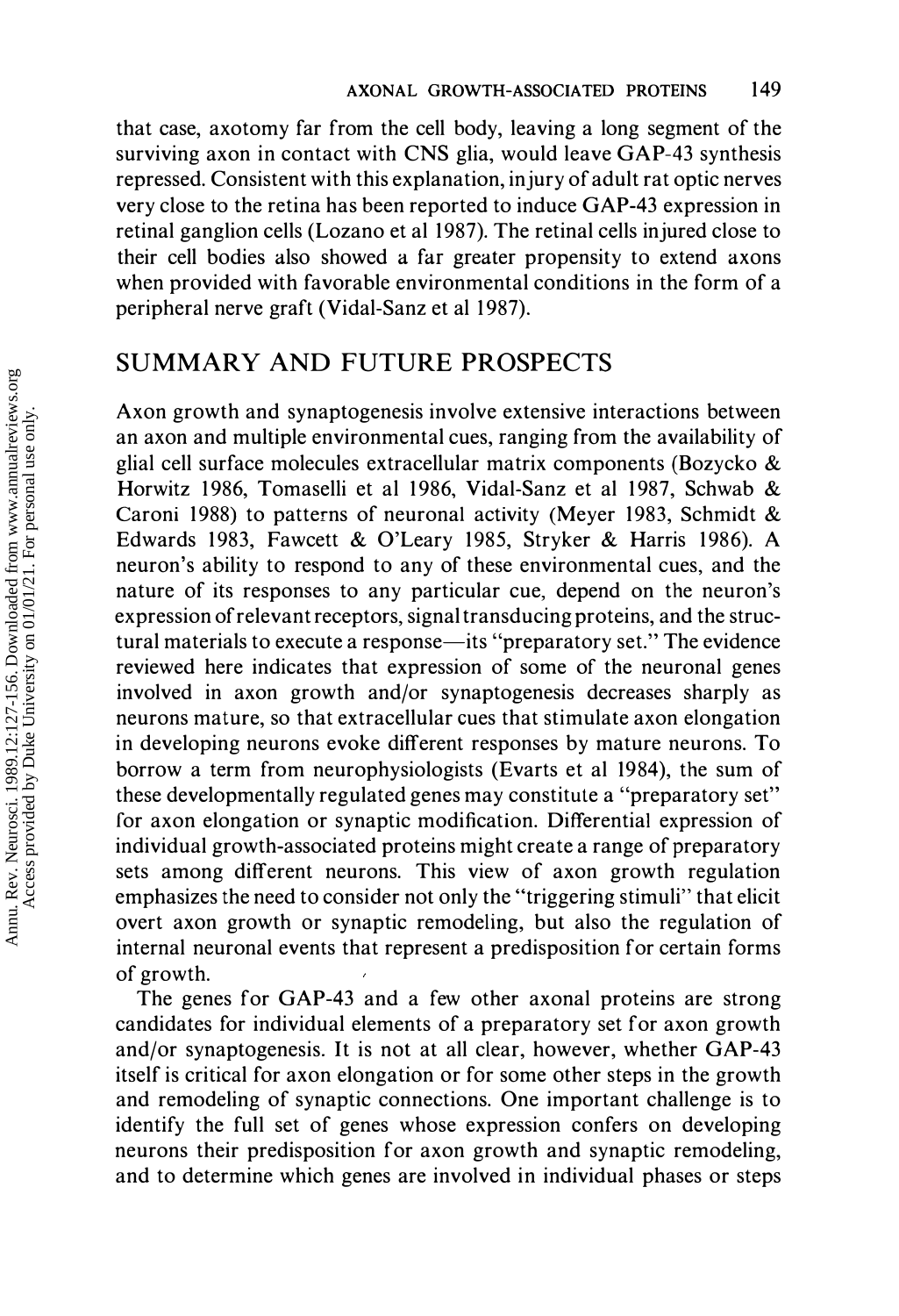in axonal and synaptic development. A second challenge is to understand the mechanisms by which these genes become repressed during neuronal maturation and conditions under which they can be re-induced in adults.

#### **ACKNOWLEDGMENTS**

I am grateful to Eric Shooter, Michael Ignatius, David Schreyer, Michael LaBate, Doug Hess, and Ildiko Virag for their comments on the manuscript, and to Mark Willard, Daniel Storm, Jeannette Norden, Rachel Neve, Patricia Maness, Mark Bisby, Larry Benowitz, Bernice Grafstein, and Aryeh Routtenberg for discussing unpublished work. Collaborative work to establish the identities of GAP-43, B-50, Fl, and pp46 benefited from a meeting sponsored by the Neurosciences Research Program and organized by Bernice Grafstein. Research from my laboratory has been supported by National Institutes of Health grants NS20l 78 and EY07397, and by grants from the Isabelle Niemela Fund and the Weingart Foundation.

#### Literature Cited

- Agranoff, B. W., Field, P., Gaze, R. M. 1976. Neurite outgrowth from explanted Xenopus retina: An effect of prior optic nerve section. Brain Res. 113: 225-34
- Agranoff, B. W., Ford-Holevinski, T. S. 1984. Biochemical aspects of the regen-erating goldfish visual system. See Elam & Cancalon 1984, pp. 69-86
- Akers, R. F., Routtenberg, A. 1985. Protein kinase C phosphorylates a 47 Mr protein (Fl) directly related to synaptic plasticity. Brain Res. 334: 147-51
- Akers, R. F., Lovinger, D. M., Colley, P. A., Linden, D. J., Routtenberg, A. 1 986. Translocation of protein kinase C activity may mediate hippocampal long-term potentiation. Science 231: 587-89
- Akers, R. F., Routtenberg, A. 1987. Calcium-promoted translocation of protein kinase C to synaptic membranes: Relation to the phosphorylation of an endogenous substrate (protein Fl) involved in synaptic plasticity. J. Neurosci. 7: 3976--83
- Alema, S., Casalbore, P., Agostini, E., Tato, F. 1985. Differentiation of PC12 phaeochromocytoma cells induced by v-src oncogene. Nature 316: 557-59
- Alexander, K. A., Cimler, B. M., Meier, K. E., Storm, D. R. 1987. Regulation of calmodulin binding to P-57. J. Biol. Chem. 262: 6108-13
- Alexander, K. A., Wakim, B. T., Doyle, G. S., Walsh, K. A., Storm, D. R. 1988.

Identification and characterization of the calmodulin binding domain of neuromodulin, a neurospecific calmodulinbinding protein. J. Biol. Chem. 263: 7544-49

- Aloyo, V. J., Zwiers, H., Gispen, W. H. 1983. Phosphorylation of R-50 protein by calcium-activated, phospholipid-dependent protein kinase and B-50 protein kinase. J. Neurochem. 41: 649-53
- <sup>A</sup>ndreason, T. J., Luetje, C. W., Heidman, W., Storm, D. R. 1983. Purification of a novel calmodulin binding protein from bovine cerebral cortex. *Biochemistry* 22:  $4615 - 18$
- Argiro, V., Johnson, M. I. 1982. Patterns and kinetics of neurite extension from sympathetic neurons in culture are age dependent. J. Neurosci. 2: 503-12
- Augustine, G. J., Chariton, M. P., Smith, S. J. 1 987. Calcium action in synaptic transmitter release. Ann. Rev. Neurosci. 10: 633-93
- Baizer, L., Fishman, M. C. 1987. Rccognition of specific targets by cultured dorsal root ganglion neurons. J. Neurosci. 7:  $2305 - 11$
- Bamburg, J. R., Bray, D., Chapman, K. 1986. Assembly of microtubules at the tip of growing axons. Nature 321: 788-90
- Basi, G. S., Jacobson, R. D., Virag, I., Schilling, J., Skene, J. H. P. 1987. Primary structure and transcriptional regulation of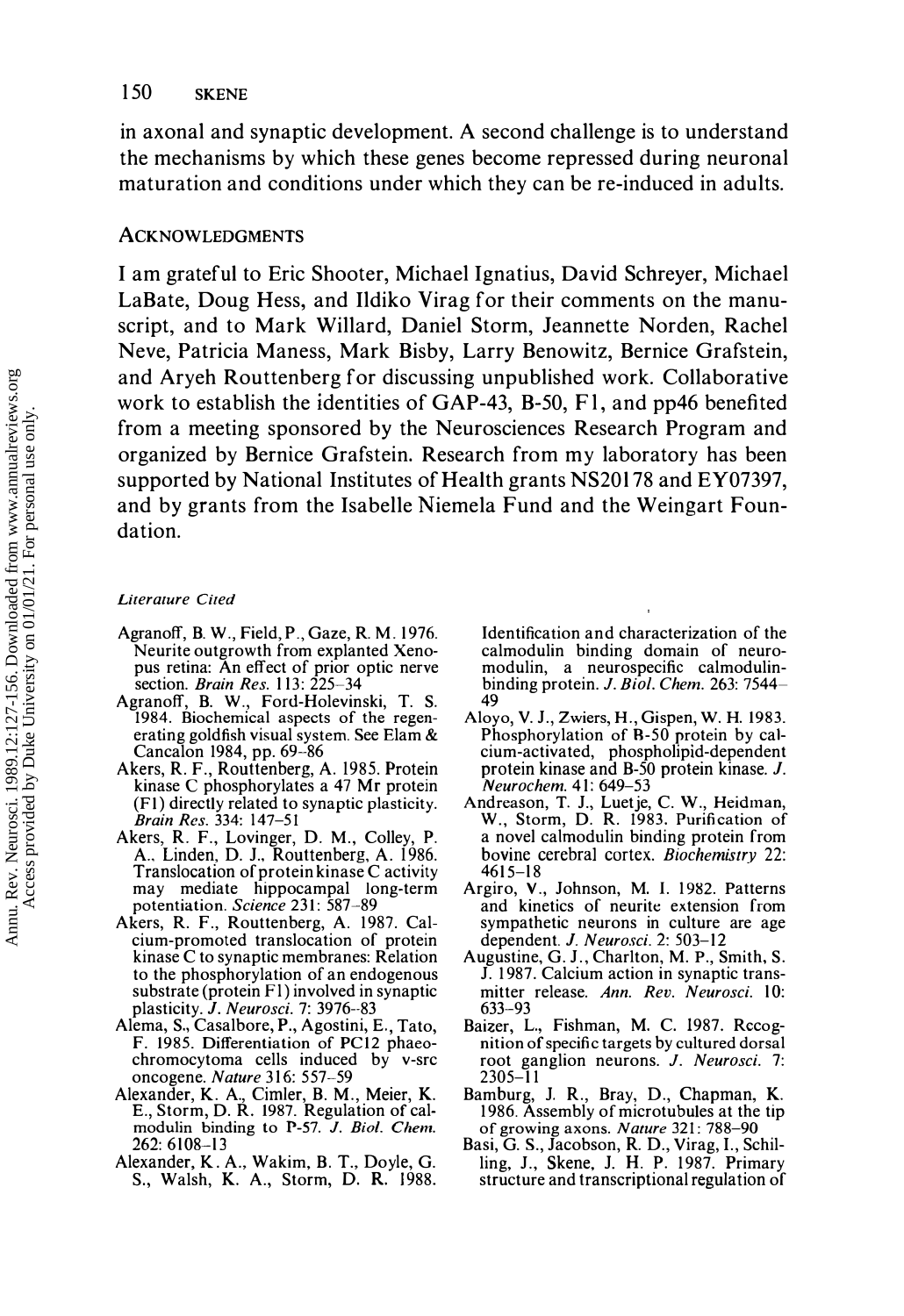GAP-43, a protein associated with nerve growth.  $Cell$  49: 785-91

- Benowitz, L. I., Apostolides, P. J., Perrone-Bizzozero, N. I., Finklestein, S. P., Zwiers, H. 1988. Anatomical distribution of the growth-associated proteins GAP-43/B-50 in the adult rat brain. J. Neurosci. 8: 339-52
- Benowitz, L. 1., Lewis, E. R. 1 983. Increased transport of 44,000- to 49,000-dalton acidic proteins during regeneration of the goldfish optic nerve: A two-dimensional gel analysis. J. Neurosci. 3: 2153-63
- Benowitz, L. I., Perrone-Bizzozero, N. I., Finklestein, S. P. 1987. Molecular properties of the growth-associated protein GAP-43 (B-50). J. Neurochem. 48: 1640-47
- Benowitz, L. 1., Routtenberg, A. 1987. A membrane phosphoprotein associated with neural development, axonal regeneration, phospholipid metabolism, and synaptic plasticity. Trends Neurosci. 10:  $527 - 31$
- Benowitz, L. I., Schmidt, J. T. 1987. Activity-dependent sharpening of the regenerating retinotectal projection in goldfish: Relationship to the expression of growthassociated proteins. Brain Res. 417: 118-26
- Benowitz, L. I., Shashoua, V. E., Yoon, M. G. 1981. Specific changes in rapidly transported proteins during regeneration of the goldfish optic nerve. J. Neurosci. I: 300-7
- Benowitz, L. I., Yoon, M. G., Lewis, E. R. 1983. Transported proteins in the regenerating optic nerve: Regulation by interactions with the optic tectum. Science 222: 185-88
- Berridge, M. J. 1987. Inositol trisphosphate and diacylglycerol: Two interacting second messengers. Ann. Rev. Biochem. 56: 159-93
- Bisby, M. A. 1980. Retrograde axonal transport. Adv. Cell. Neurobiol. 1: 69-117
- Bisby, M . A . 1 984. Retrograde axonal transport and nerve regeneration. See Elam & Cancalon 1984, pp. 45-67
- Bixby, J. L., Pratt, R. S., Lilien, J., Reichardt, L. R. 1 987. Neurite outgrowth on muscle cell surfaces involves extracellular matrix receptors as well as  $Ca^{2+}$ dependent and -independent cell adhesion molecules. Proc. Nat!. Acad. Sci. USA 84: 2555-59
- Black, M. M., Lasek, R. J. 1980. Slow components of' axonal transport: Two cytoskeletal networks. J. Cell Biol. 86: 616–23
- Boyles, J. K., Hui, D. Y., Weisgraber, K. H., Pitas, R. E., Mahley, R. W. 1987. Pitas, R. E., Mahley, R. W. Expression of apolipoprotein B,E (LDL) receptors and uptake of apolipoprotein Econtaining lipoproteins by the regen-

erating rat sciatic nerve. Abstr. Soc. Neurosci. 13: 294

- Bozycko, D., Horwitz, A. F. 1986. The participation of a putative cell surface receptor for laminin and fibronectin in peripheral neurite extension. J. Neurosci. 6:  $1241 - 51$
- Cancalon, P. 1983. Influence of temperature on slow flow in populations of regenerating axons with different elongation velocities. Dev. Brain Res. 9: 279-89
- Carden, M. J., Trojanowski, J. Q., Schlaepfer, W. W., Lee, V. M.-Y. 1987. Two-stage expression of neurofilament polypeptides during rat neurogenesis with early establishment of adult phosphorylation patterns. J. Neurosci. 7: 3489-3504
- Cimler, B. M., Giebelhaus, D. H., Wakim, B. T., Storm, D. R., Moon, R. T. 1987. Characterization of murine cDNAs encoding P-57, a neural-specific calmodulinbinding protein. J. Biol. Chem. 262: 12158-63
- Cohen, J., Burne, J. F., Winter, J., Bartlett, P. 1986. Retinal ganglion cells lose response to laminin with maturation. Nature 322: 465–67
- Collins, F., Lee, M. R. 1982. A reversible developmental change in the ability of ciliary ganglion neurons to extend neurites in culture. J. Neurosci. 2: 424-30
- Daniloff, J. K., Levi, G., Grumet, M., Rieger, F., Edelman, G. M. 1 986. Altered expression of neuronal cell adhesion molecules induced by nerve injury and repair. J. Cell Bioi. 103: 929-45
- de Graan, P. N. E., van Hoof, C. O. M., Tilly, B. C., Schotman, P., Oestreicher, A. B., Gispen, W. H. 1985. Phosphoprotein B-50 in nerve growth cones from metal rat brain. Neurosci. Lett. 61: 235-41
- Elam, 1. S., Cancalon, P., eds. 1984. Axonal Transport in Neuronal Growth and Regeneration. New York: Plenum. 284 pp.
- Ellis, L., Wallis, 1., Abreu, W., Pfenninger, K. H. 1 985. Nerve growth cones isolated from fetal rat brain. IV. Preparation of a membrane subfraction and identification of a membrane glycoprotein expressed on sprouting neurons. J. Cell Biol. 101: 1977-89
- Ellis, L., Ramos, P., Safaei, R., Kayalar, C. 1987. The 5B4 antigen expressed on sprouting neurons is a member of the NCAM family. Abst. Soc. Neurosci. 13: 1 223
- Evarts, E. V., Shinoda, Y., Wise, S. P. 1 984. Neurophysiological Approaches to Higher Brain Functions. New York: Wiley. 198 pp.
- Fawcett, 1. W., O'Leary, D. D. M. 1985. The role of electrical activity in the formation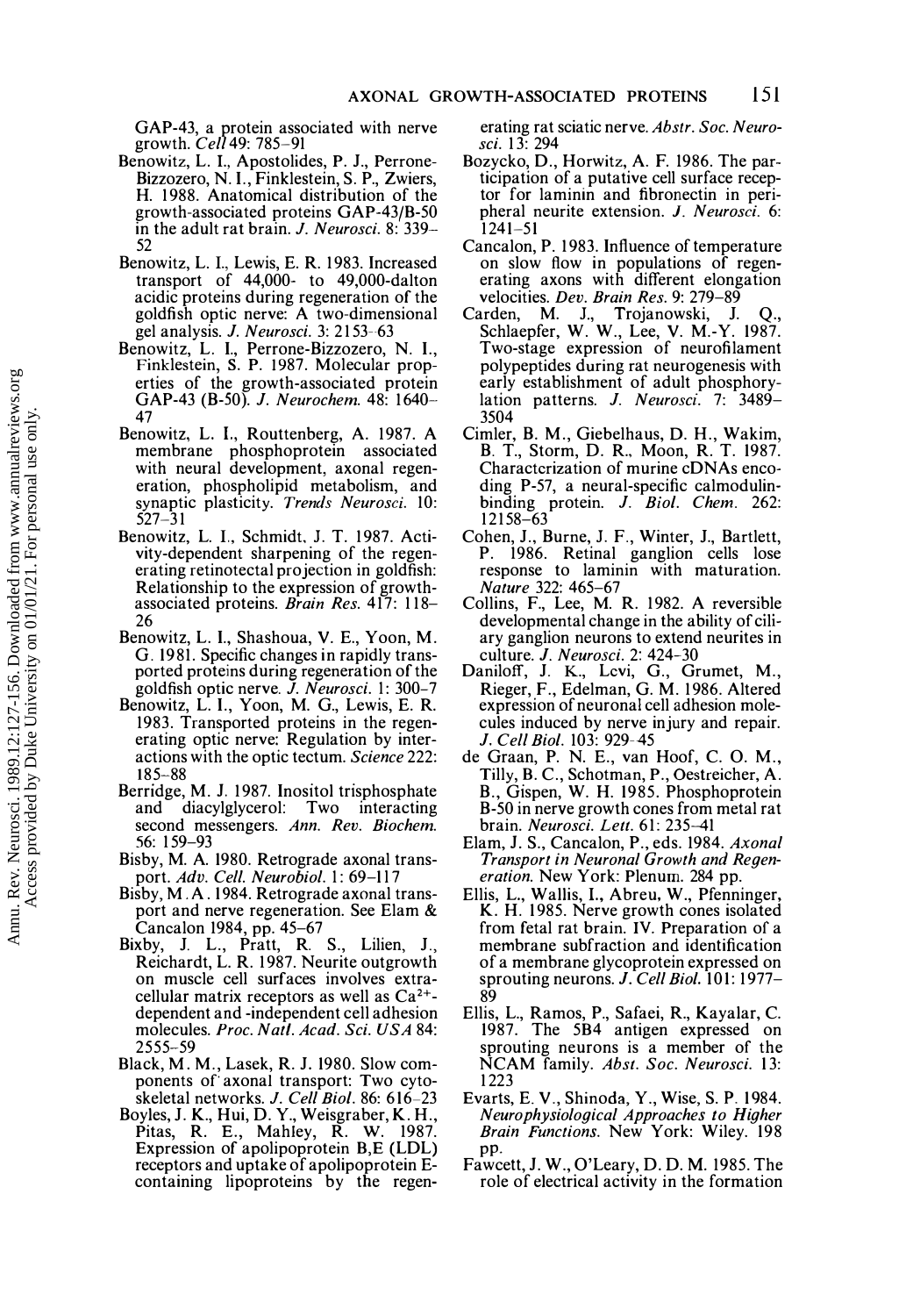of topographic maps in the nervous system. Trends Neurosci. 8: 201-6

- Forman, D. S., Berenberg, R. A. 1978. Regeneration of motor axons in the rat sciatic nerve studied by labeling with axonally transported radioactive proteins. Brain Res. 156: 213-25
- Forman, D. S., McQuarrie, I. G., Labore, F. W., Wood, D. K., Stone, L. S., Braddock, C. H., Fuchs, D. A. 1980. Time course of the conditioning lesion effect on axonal regeneration. Brain Res. 182: 180-85
- Freeman, J. A. 1977. Possible regulatory functions of acetylcholine receptor in maintenance of retinotectal synapses. Nature 269: 218-22
- Freeman, J. A., Bock, S., Deaton, M., McGuire, B., Norden, J. J., Snipes, G. J. 1 986. Axonal and glial proteins associated with development and response to injury in the rat and goldfish optic nerve.  $Exp$ . Brain Res. (Suppl.) 13: 34-47
- Gispen, W. H., Leunissen, J. L. M., Oestreicher, A. B., Verkleij, A. J., Zwiers, H. 1 985. Presynaptic localization of B-50 phosphoprotein: The (ACTH)-sensitive protein kinase substrate involved in rat brain polyphosphoinositide metabolism.<br>*Brain Res.* 328: 381–85
- Giulian, D., des Ruisseaux, H., Cow bum, D. 1980. Biosynthesis and intra-axonal transport of proteins during neuronal regeneration. *J. Biol. Chem.* 255: 6494– 6501
- Glicksman, M. A., Willard, M. 1985. Differential expression of the three neurofilament polypeptides. Ann. NY Acad. Sci. 455: 479-91
- Goldstein, M. E., Weiss, S., Lazzarini, R., Schneidman, P., Lees, J., Schlaepfer, W. W. 1987. Neurofilament messenger RNA levels decrease following sciatic nerve transection. Abstr. Soc. Neurosci. 13: 1707
- Grafstein, B., Forman, D. S. 1980. Intracellular transport in neurons. Physiol. Rev. 60: 1 167-1283
- Grafstein, B., Burmeister, D. W., McGuinness, C. M., Perry, G. W., Sparrow, J. R. 1987. Role of fast axonal transport in regeneration of goldfish optic axons. Prog. Brain Res. 71: 113-20
- Grafstein, B., McQuarrie, I. G. 1978. Role of the nerve cell body in axonal regeneration. In *Neuronal Plasticity*, ed. C. W.<br>Cotman, pp. 155–95. New York: Raven
- Greenough, W. T. 1984. Structural correlates of information storage in the mammalian brain: A review and hypothesis. Trends Neurosci. 7: 229-33
- Hall, M. E. 1982. Changes in synthesis of specific proteins in axotomized dorsal root ganglia. Exp. Neurol. 76: 83-93
- Hall, D. E., Neugebauer, K. M., Reichardt,

L. F. 1987. Embryonic neural retina cell response to extracellular matrix proteins: Developmental changes and effects of the cell substratum attachment antibody (CSAT). J. Cell Biol. 104: 623–34

- Hall, M. E., Wilson, D. L., Stone, G. C. 1 978. Changes in synthesis of specific proteins following axotomy: Detection with two-dimensional gel electrophoresis. J. Neurobiol. 9: 353-66
- Heacock, A. M., Agranoff, B. W. 1976. Enhanced labeling of a retinal protein during regeneration of optic nerve in goldfish. Proc. Nat!. Acad. Sci. USA 73: 828-32
- Heacock, A. M., Agranoff, B. W. 1982. Protein synthesis and transport in the regenerating goldfish visual system. Neurochem. Res. 7: 771-88
- Hoffman, P. N., Lasek, R. J. 1975. The slow component of axonal transport. Identification of major structural polypeptides of the axon and their generality among mammalian neurons. J. Cell Biol. 66: 351-66
- Hoffman, P. N., Lasek, R. J. 1980. Axonal transport of the cytoskeleton in regenerating motor neurons: Constancy and change. Brain Res. 202: 317-33
- Hynes, R. O. 1987. Integrins: A family of cell surface receptors. Cell 48: 549-54
- Ignatius, M. J., Gebicke-Harter, P. J., Skene, J. H. P., Schilling, J. W., Weisgraber, K. H., Mahley, R. W., Shooter, E. M. 1 986. Expression of apolipoprotein E during nerve degeneration and regeneration. Proc. Natl. Acad. Sci. USA 83: 1125-29
- Ignatius, M. J., Shooter, E. M., Pitas, R. E., Mahley, R. W. 1987a. Lipoprotein uptake by neuronal growth cones in vitro. Science 236: 959-62
- Ignatius, M. J., Gebicke-Harter, P. J., Pitas, R. E., Shooter, E. M. 1987b. Apolipoprotein E in nerve injury and repair. Prog. Brain Res. 71: 1 77-84
- Jacobson, R. D., Virag, I., Skene, J. H. P. 1986. A protein associated with axon growth, GAP-43, is widely distributed and developmentally regulated in rat CNS. J. Neurosci. 6: 1 843-55
- Jenkins, W. M., Merzenich, M. M. 1987. Reorganization of neocortical representations after brain injury: A neurophysiological model of the bases of recoyery from stroke. Prog. Brain Res. 71: 249- 66
- Jolles, J., Zwiers, H., van Dongen, C. J., Schotman, P., Wirtz, K. W. A., Gispen, W. H. 1 980. Modulation of brain polyphosphoinositide metabolism by ACTHsensitive protein phosphorylation. Nature 286: 623-25
- Kaas, J. H., Merzenich, M. M., Killackey, H. P. 1983. The reorganization of somato-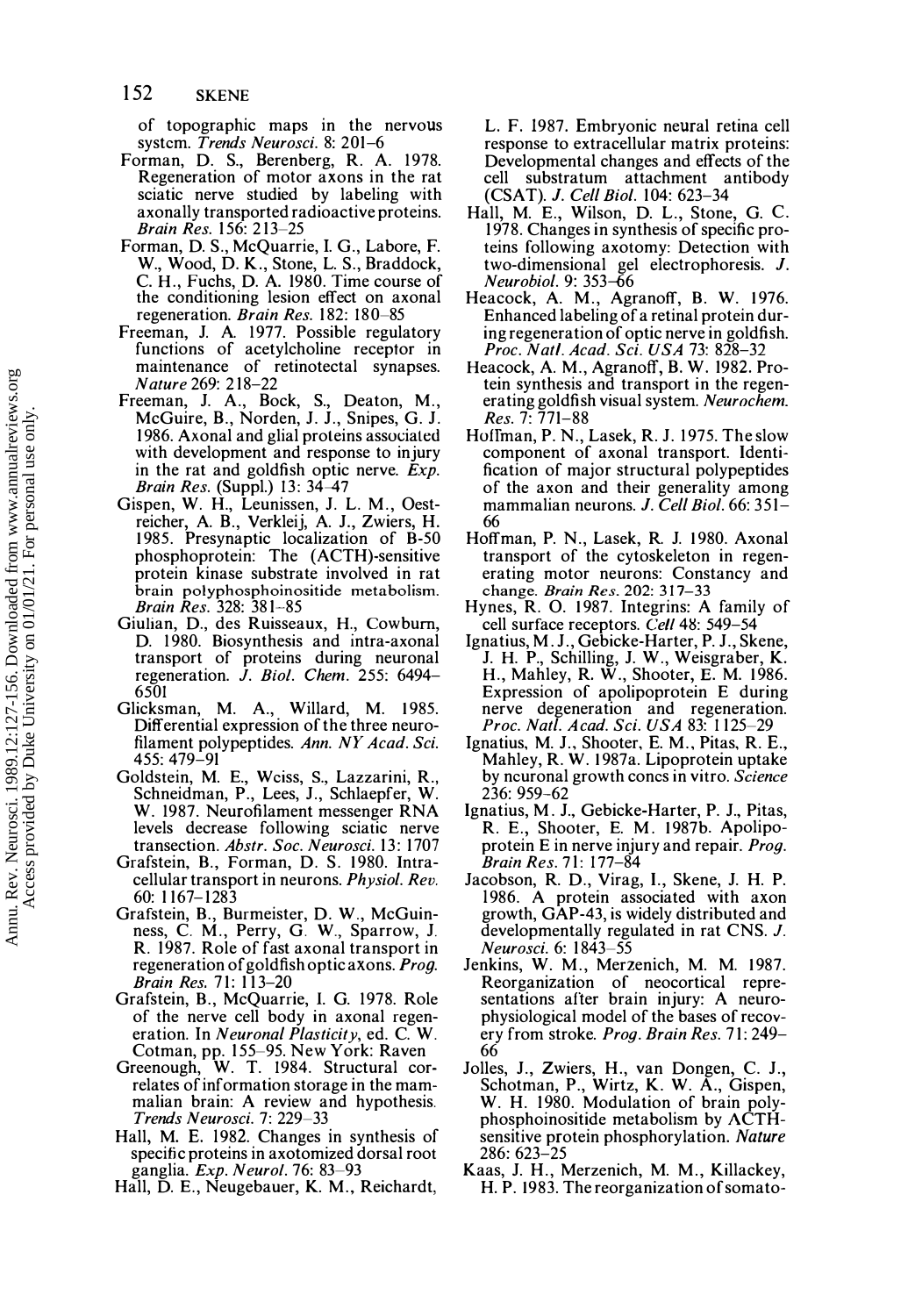sensory cortex following peripheral nerve<br>damage in adult and developing developing mammals. Ann. Rev. Neurosci. 6: 325-56

- Kalil, K., Perdew, M. 1988. Expression of two developmentally regulated brain specific proteins is correlated with late outgrowth of the pyramidal tract. 1. Neurosci.
- 8: In press Kalil, K., Skene, J. H. P. 1986. Elevated synthesis of an axonally transported protein correlates with axon outgrowth in normal and injured pyramidal tracts. J. Neurosci. 6: 2563-70
- Karns, L. R., Ng, S. C., Freeman, J. A., Fishman, M. C. 1987. Cloning of complementary DNA for GAP-43, a neuronal growth-related protein. Science 236: 597- 600
- Katz, F., Ellis, L., Pfenninger, K. H. 1985. Nerve growth cones isolated from fetal rat brain. III. Calcium-dependent protein
- phosphorylation. *J. Neurosci.* 5: 1402-11<br>Kishimoto, A., Kajikawa, N., Shiota, M.,<br>Nishizuka, Y. 1983. Proteolytic activation of calcium-activated, phospholipid-dependent protein kinase by calcium-dependent neutral protease. J. Biol. Chem. 258: 1 1 56-64
- Komiya, Y. 1981. Growth, aging and regeneration of axons and slow axonal flow. In New Approaches to Nerve and Muscle Disorders. Basic and Applied Contri-<br>butions, ed. A. D. Kidman, J. K. Tomkins,<br>R. A. Westerman, pp. 173–82. Amsterdam: Elsevier North-Holland
- Kosik, K. S., Orecchio, L. D., Bruns, G. A. P., MacDonald, G. P., Cox, D. R., Neve, R. L. 1 988. Human GAP-43: Its deduced amino acid sequence and chromosomal localization in mouse and human. Neuron I: 1 27-32
- Kristjansson, G. I., Zwiers, H., Oestreicher, A. B., Gispen, W. H. 1982. Evidence that the synaptic phosphoprotein 8-50 is localized exclusively in nerve tissue. J. Neurochern. 39: 371-78
- Landreth, G. E., Agranoff, B. W. 1976. Explant culture of adult goldfish retina: Effect of prior optic nerve crush. Brain Res. 118: 299-303
- Le Beau, J. M., Walter, G. 1987. pp60c-src protein-tyrosine kinase is strongly induced in regenerating sciatic nerve. Abstr. Soc. Neurosci. 13: 1 207
- Lev, Z., Leibovitz, N., Segev, 0., Shilo, B. Z. 1984. Expression of the src and abl cellular oncogenes during development of Drosophila melanogaster. Mol. Cell. BioI. 4: 982-84
- Lewis, S. A., Lee, M. G.-S., Cowan, N. J. 1985. Five mouse tubulin isotypes and their regulated expression during development. J. Cell Biol. 101: 852-61
- Lichtman, J. W., Magrassi, L., Purves, D. 1987. Visualization of neuromuscular junctions over periods of several months<br>in living mice. J. Neurosci. 7: 1215–22
- Linden, D. J., Murakami, K., Routtenberg, A. 1 986. A newly discovered protein kinase C activator (oleic acid) enhances long-term potentiation in the intact hippocampus. Brain Res. 379: 358--63
- Linden, D. J., Sheu, F.-S., Murakami, K., Routtenberg, A. 1987. Enhancement of long-term potentiation by *cis*-unsaturated fatty acid: Relation to protein kinase C and phospholipase A2. J. Neurosci. 7: 3783-92
- Llinas, R., McGuinness, T. L., Leonard, C. S., Sugimori, M., Greengard, P. 1985. Intraterminal injection of synapsin I or calcium-calmodulin-dependent protein kinase II alters neurotransmitter release at the squid giant synapse. Proc. Natl. Acad.
- Sci. USA 82: 3035-39 Lovinger, D. M., Wong. K. L.. Murakami. K., Routtenberg, A. 1987. Protein kinase C inhibitors eliminate hippocampal longterm potentiation. Brain Res. 436: 177-83
- Lovinger, D. M., Colley, P. A., Akers, R. F., Nelson, R. 8., Routtenberg, A. 1986. Direct relation of long-term synaptic potentiation to phosphorylation of membrane protein Fl, a substrate for membrane protein kinase C. Brain Res. 399:  $205 - 11$
- Lozano, A. M., Doster, S. K., Aguayo, A. J., Willard, M. B. 1 987. Immunoreactivity to GAP-43 in axotomized and regenerating retinal ganglion cells of adult rats. Abstr. Soc. Neurosci. 13: 1389
- Malenka, R. C., Madison, D. V., Nicoll, R. A. 1986. Potentiation of synaptic transmission in the hippocampus by phorbol esters. Nature 321: 175-77
- Maness, P. F., Aubry, M., Shores, C. G., Frame, L., Pfenninger, K. H. 1988. The csrc gene product in developing rat brain is enriched in nerve growth cone membranes. Proc. Natl. Acad. Sci. USA 85: 5001-5
- Maness, P. F., Sorge, L. K., Fults, D. W. 1 986. An early developmental phase of pp60c-src expression in the neural ectoderm. Dev. Biol. 117: 83-89
- Masure, H. R., Alexander, K. A., Wakim, B. T., Storm, D. R. 1986. Physicochemical and hydrodynamic characterization of P-57, a neurospecific calmodulin binding protein. Biochemistry 25: 7553-60
- McIntosh, H., Meiri, K., Parkinson, D., Willard, M., Daw, N. 1 987. Changes in a GAP43-like protein during development of the cat visual cortex. Abstr. Soc. Neurosci. 13: 1538
- McNaughton, B. L., Morris, R. G. M. 1987.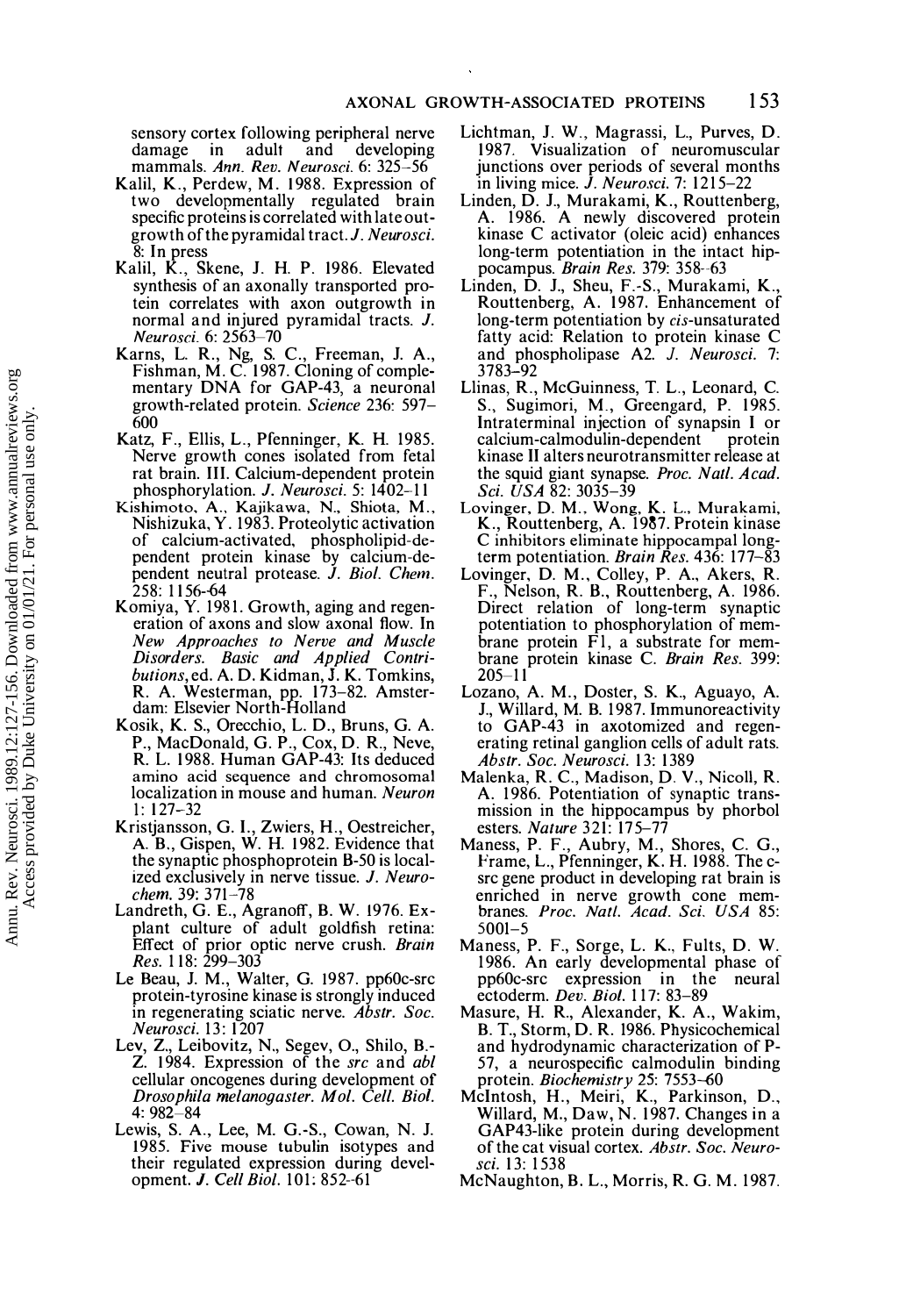Hippocampal synaptic enhancement and information storage within a distributed memory system. Trends Neurosci. 10: 408– 15

- McQuarrie, I. G. 1984. Effect of a conditioning lesion on axonal transport during regeneration: The role of slow trans-port. See Elam and Cancalon 1984, pp. 1 85-210
- McQuarrie, I. G., Grafstein, 8. 1 981. Effect of a conditioning lesion on optic nerve regeneration in goldfish. Brain Res. 216: 253-64
- McQuarrie, I. G., Grafstein, 8., Gershon, M. D. 1977. Axonal regeneration in the rat sciatic nerve: Effect of a conditioning lesion and of dbcAMP. Brain Res. 132: 443-53
- Meiri, K. F., Pfenninger, K. H., Willard, M. B. 1986. Growth-associated protein, GAP-43, a polypeptide that is induced when neurons extend axons, is a component of growth cones and corresponds to pp46, a major polypeptide of a subcellular fraction enriched in growth cones. Proc. Natl. Acad. Sci. USA 83: 3537-41
- Meiri, K. F., Johnson, M. I., Willard, M. 1 988. Distribution and phosphorylation of the growth associated protein GAP-43 in regenerating sympathetic neurons in culture. J. Neurosci. 8: 2571-81
- Melloni, E., Pontremoli, S., Michetti, M., Sacco, O., Sparatore, B., et al. 1986. The involvement of calpain in the activation of protein kinase C in neutrophils stimulated by phorbol myristic acid. J. Biol. Chem. 261: 4101-5
- Meyer, R. L. 1983. Tetrodotoxin inhibits the formation of refined retinotopography in goldfish. Dev. Brain Res. 6: 293-98
- Miller, F. D., Naus, C. C. G., Higgins, G. A., Bloom, F. E., Milner, R. J. 1987a. Developmentally regulated rat brain mRNAs: Molecular and anatomical characterization. J. Neurosci. 7: 2433-44
- Miller, F. D., Naus, C. C. G., Durand, M., Bloom, F. E., Milner, R. J. 1 987b. Isotypes of a-tubulin are differentially regulated during neuronal maturation. J. Cell Biol. 105: 3065-73
- Miller, F. D., Tetzlaff, W., Naus, C. C. G., Bisby, M., Bloom, F. E., Milner, R. J.<br>1987c. The differential expression of  $\alpha$ tubulin genes during neuronal development is reiterated during neuronal regeneration. Abstr. Soc. Neurosci. 13: 1706
- Muller, H. W., Gebicke-Harter, P. J., Hangen, D. H., Shooter, E. M. 1 985. A specific 37,000-Dalton protein that accumulates in regenerating but not nonregenerating mammalian nerves. Science 228: 499-501
- Murakami, K., Routtenberg, A. 1 985. Direct activation of purified protein kinase C by unsaturated fatty acids (oleate and arachidonate) in the absence of phospholipids and  $Ca<sup>2+</sup>$ . *FEBS Lett*. 192: 189–93
- Nelson, R. B., Routtenberg, A. 1985. Characterization of protein FI (47 kDa, 4.5 pI): A kinase C substrate directly related to neural plasticity. Exp. Neurol. 89: 2 1 3-24
- Nelson, R. B., Linden, D. J., Routtenberg, A. 1 987a. Two growth cone-enriched Ckinase substrates and two vesicle-associated phosphoproteins are directly correlated with persistence of long-term potentiation:  $\Lambda$  quantitative analysis of two-dimensional gels. Abstr. Soc. Neurosci. 13: 1233
- Nelson, R. 8., Friedman, D. P., O'Neill, J. B., Mishkin, M., Routtenberg, A. 1 987b. Gradients of protein kinase C substrate phosphorylation in primate visual system peak in visual memory storage areas. Brain Res. 416: 387-92
- Neve, R. L., Perrone-Bizzozero, N. 1., Finklestein, S., Zwiers, H., Bird, E., Kurnit, D. M., Benowitz, L. 1. 1987. The neuronal growth-associated protein GAP-43 (B-50,Fl): Neuronal specificity, developmental regulation and regional distribution of the human and rat mRNAs. Mol. Brain Res. 2: 177-83
- Ng, S.-c., de la Monte, S. M., Conboy, G. L., Karns, L. R., Fishman, M. C. 1 988. Cloning of human GAP-43: Growth association and ischemic resurgence. Neuron 1: 133-39
- Nie1ander, H. B., Schrama, L. H., van Rozen, A. J., Kasperaitis, M., Oestreicher, A. B., deGraan, P. N. E., Gispen, P., Schotma, W. H. 1987. Primary structure of the neuron-specific phosphoprotein B-50 is identical to growth-associated protein GAP-43. Neurosci. Res. Comm. 1:  $163 - 72$
- Oestreicher, A. B., Gispen, W. H. 1986. Comparison of the immunocytochemical distribution of the phosphoprotein B-50 in the cerebellum and hippocampus of immature and adult rat brain. Brain Res. 375: 267-79
- Oestreicher, A. B., Dekker, L. Y., Gispen, W. H. 1986. A radioimmunoassay for the phosphoprotein B-50: Distribution in rat brain. J. Neurochern. 46: 1 366-69
- Oestreicher, A. B., van Dongen, C. J., Zwiers, H., Gispen, W. H. 1983. Affinitypurified anti-B-50 protein antibody: Interference with the function of the phosphoprotein B-50 in synaptic plasma mem-
- branes. *J. Neurochem.* 41: 331-40<br>Pachter, J. S., Liem, R. K. H. 1984. The differential appearance of neurofilament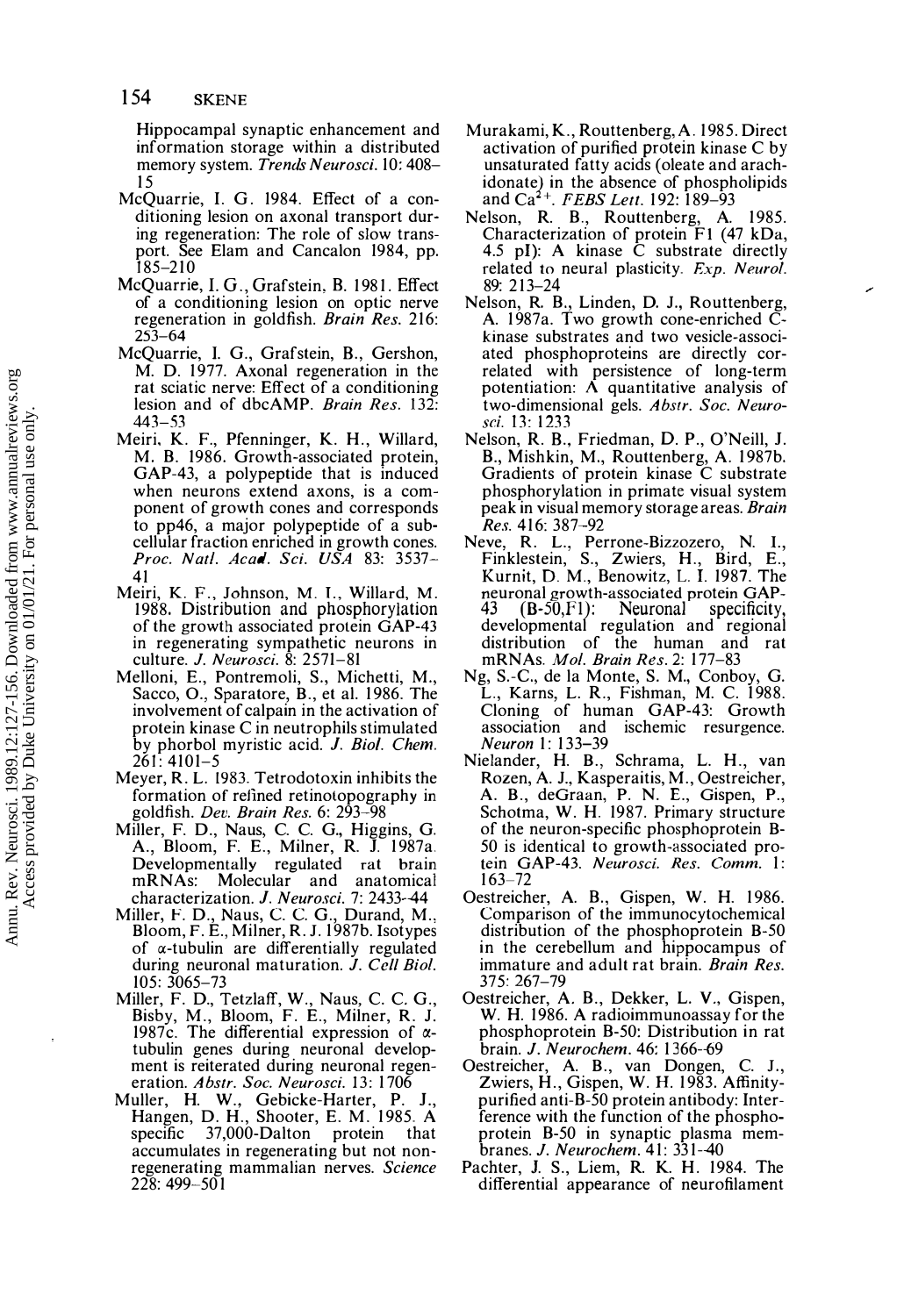triplet polypeptides in the developing rat optic nerve. Dev. Biol. 103: 200-10

- Perrone-Bizzozero, N. I., Finklestein, S. P., Benowitz, L. I. 1986. Synthesis of a growthassociated protein by embryonic rat cerebrocortical neurons in vitro. J. Neurosci. 6: 3721-30
- Perry, G. W., Burmeister, D. W., Grafstein, B. 1987a. Fast axonally transported proteins in regenerating goldfish optic axons.
- J. Neurosci. 7: 792-806 Perry, G. W., Krayanek, S. R., Wilson, D. L. 1987b. Effects of a conditioning lesion on bullfrog sciatic nerve regeneration: Analysis of fast axonally transported proteins. Brain Res. 423: 1-12
- Perry, G. W., Wilson, D. L. 1981. Protein synthesis and axonal transport during nerve regeneration. J. Neurochem. 37: 1203-1 7
- Pfenninger, K. H., Ellis, L., Johnson, M. P., Friedman, L. B., Somlo, S. 1983. Nerve growth cones isolated from fetal rat brain: Subcellular fractionation and characterization. Cell 35: 573-84
- Redshaw, J. D., Bisby, M. A. 1 984a. Proteins offast axonal transport in the regenerating hypoglossal nerve at the rat. Can.  $\tilde{J}$ . Physiol. Pharmacol. 62: 1387-93
- Redshaw, J. D., Bisby, M. A. 1984b. Fast axonal transport in central nervous system and peripheral nervous system axons following axotomy. J. Neurobiol. 15: 109-17
- Redshaw, J. D., Bisby, M. A. 1987. Proteins of fast axonal transport in regenerating rat sciatic sensory axons: A conditioning lesion does not amplify the characteristic response to axotomy. *Exp. Neurol.* 98:<br>212–21
- Reh, T. A., Redshaw, J. D., Bisby, M. A. 1 987. Axons of the pyramidal tract do not increase their transport of growth-associated proteins after axotomy. Mol. Brain Res. 2: 1-6
- Rosenthal, A., Chan, S. Y., Henzel, W., Haskell, c., Kuang, W.-J., Chen, J. N., Wilcox, A., Ullrich, D. V., Goeddel, E., Routtenberg, A. 1987. Primary structure and mRNA localization of protein FI, a growth-related protein kinase C substrate associated with synaptic plasticity. **EMBO** J. 6: 3641-46
- Routtenberg, A. 1986. Synaptic plasticity and protein kinase C. Prog. Brain Res. 69:  $211 - 34$
- Routtenberg, A., Colley, P., Linden, D., Lovinger, D., Murakami, K., Sheu, F.-S. 1986. Phorbol ester promotes growth of synaptic plasticity. Brain Res. 378: 374-78
- Schmidt, J. T., Edwards, D. L. 1983. Activity sharpens the map during regeneration of the retinotectal projection in goldfish. Brain Res. 269: 29-39
- Schwab, M. E., Caroni, P. 1 988. Oligo-dendrocytes and CNS myelin are nonpermissive substrates for neurite growth and fibroblast spreading in vitro. J. Neurosci. 8: 238 1-93
- Shaw, G., Weber, K. 1982. Differential expression of neurofilament triplet proteins in brain development. Nature 298: 277-79
- Simon, M. A., Drees, B., Kornberg, T., Bishop, J. M. 1985. The nucleotide sequence and the tissue-specific expression of Drosophila c-src. Cell 42: 831-40
- Skene, J. H. P., Jacobson, R. D., Snipes, G. J., McGuire, C. B., Norden, J. J., Freeman, J. A. 1986. A protein induced during nerve growth (GAP-43) is a major component of growth-cone membranes. Science 233: 783-86
- Skene, J. H. P., Shooter, E. M. 1983. Denervated sheath cells secrete a new protein after nerve injury. Proc. Natl. Acad. Sci.  $USA$  80: 4169-73
- Skene, J. H. P., Willard, M. 198 1a. Changes in axonally transported proteins during axon regeneration in toad retinal ganglion cells. J. Cell Biol. 89: 86-95
- Skene, J. H. P., Willard, M. 198 1b. Axonally transported proteins associated with axon growth in rabbit central and peripheral nervous systems. J. Cell Biol. 89: 96-103
- Skene, J. H. P., Willard, M. 1981c. Char-<br>acteristics of growth-associated polypeptides in regenerating toad retinal ganglion cell axons. J. Neurosci. I: 419-26
- Smith, S. J. 1987. Progress on LTP at hippocampal synapses: A post-synaptic  $\tilde{C}a^{2}$ <sup>1</sup> trigger for memory storage? Trends Neurosci. 10: 1 42-44
- Snipes, G. J., McGuire, C. B., Norden, J. J., Freeman, J. A. 1986. Nerve injury stimulates the secretion of apolipoprotein E by nonneuronal cells. Proc. Natl. Acad. Sci. USA 83: 1130-34
- Sorge, L. K., Levy, B. T., Maness, P. F. 1 984. pp60c-src is developmentally regulated in the neural retina. Cell 36: 249-57
- Stryker, M. P., Harris, W. A. 1986. Binocular impulse blockade prevents the formation of ocular dominance columns in
- cat visual cortex. J. Neurosci. 6: 2117-33 Szaro, B. G., Loh, Y. P., Hunt, R. K. 1 985. Specific changes in axonally transported proteins during regeneration of the frog (Xenopus laevis) optic nerve. J. Neurosci. 5: 1 92-208
- Teyler, T. J., DiScenna, P. 1987. Long-term potentiation. Ann. Rev. Neurosci. 10: 131-61
- Tetzlaff, W., Bisby, M. A., Kreskoski, C. A., Parhad, I. M. 1987. A conditioning lesion does not further stimulate tubulin and actin synthesis but further decreases